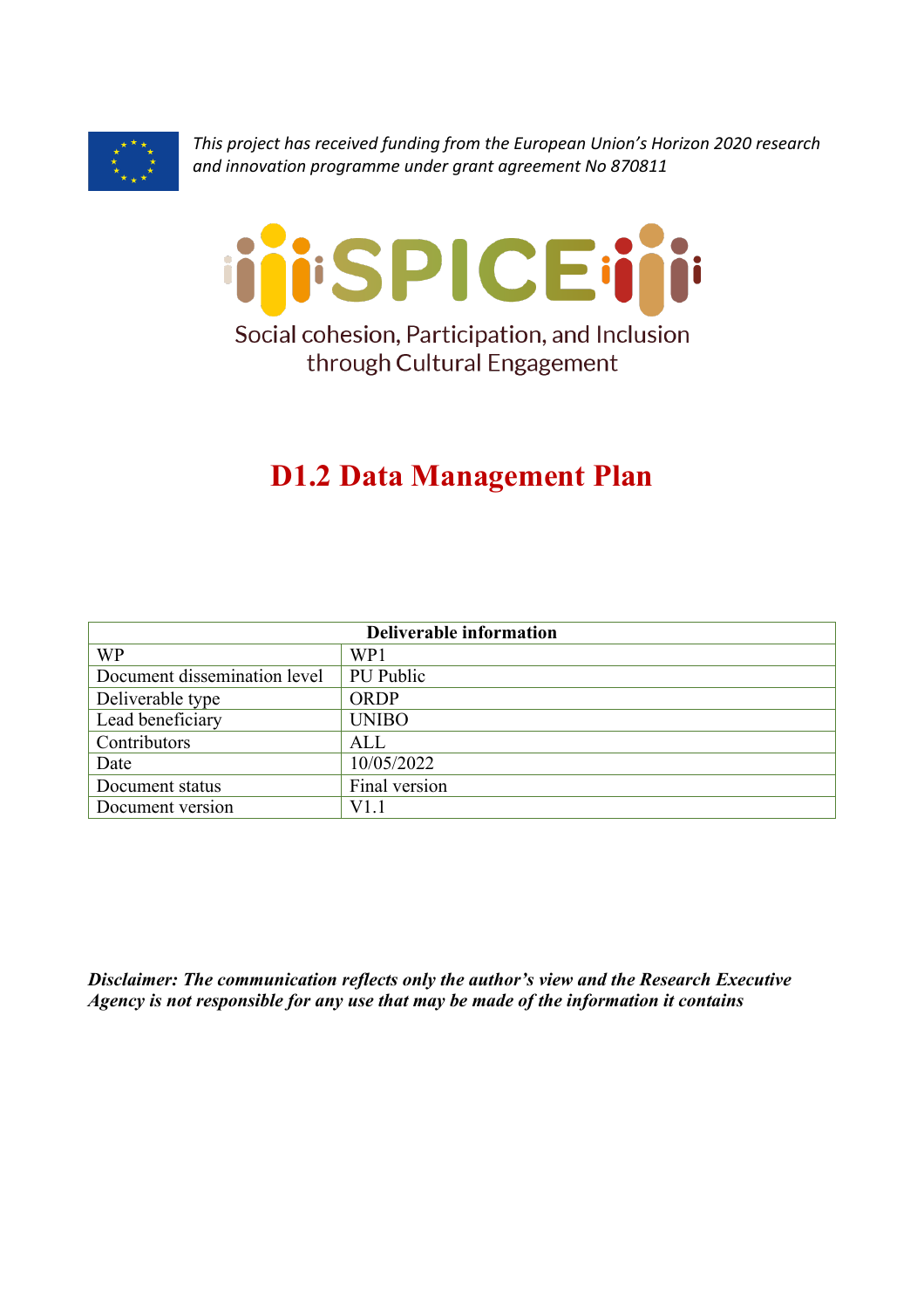

D1.2 Data Management Plan

### INTENTIONALLY BLANK PAGE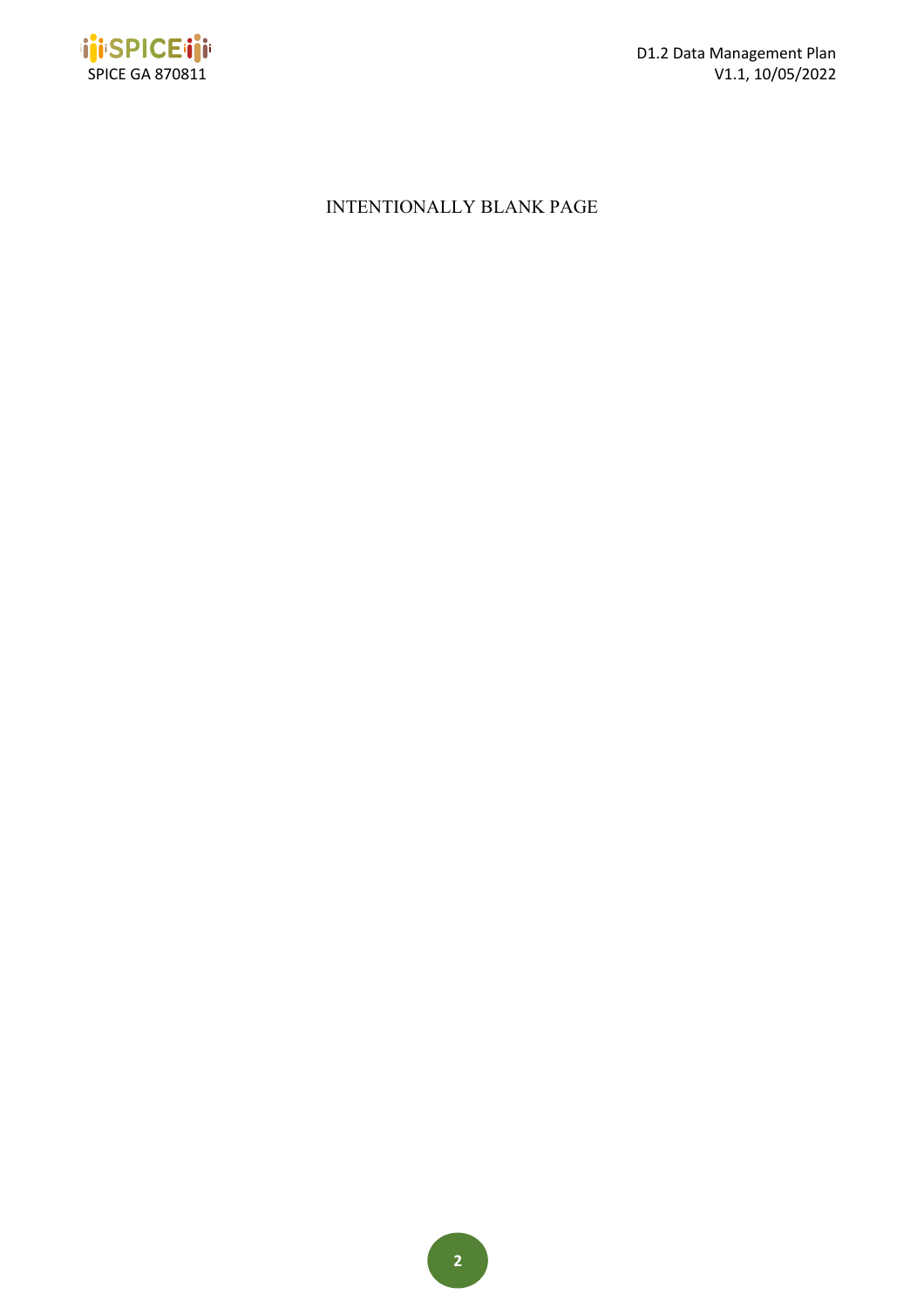

## Project information

**Project start date:** 1<sup>st</sup> of May 2020 **Project Duration:** 36 months **Project website:** https://spice-h2020.eu

#### Project contacts

**Project Coordinator Silvio Peroni**  ALMA MATER STUDIORUM - UNIVERSITÀ DI BOLOGNA Department of Classical Philology and Italian Studies – FICLIT E-mail: silvio.peroni@unibo.it

**Scientific Coordinator Aldo Gangemi**  Institute for Cognitive Sciences and Technologies of the Italian National Research Council E-mail: aldo.gangemi@unibo.it

**Project Manager Adriana Dascultu** ALMA MATER STUDIORUM - UNIVERSITÀ DI BOLOGNA Executive Support Services E-mail: adriana.dascultu@unibo.it

#### SPICE consortium

| No.            | <b>Short</b> | <b>Institution name</b>              | Country |
|----------------|--------------|--------------------------------------|---------|
|                | name         |                                      |         |
| 1              | <b>UNIBO</b> | ALMA MATER STUDIORUM - UNIVERSITÀ DI | Italy   |
|                |              | <b>BOLOGNA</b>                       |         |
| $\overline{2}$ | <b>AALTO</b> | AALTO KORKEAKOULUSAATIO SR           | Finland |
| 3              | <b>DMH</b>   | DESIGNMUSEON SAATIO - STIFTELSEN FOR | Finland |
|                |              | <b>DESIGNMUSEET SR</b>               |         |
| $\overline{4}$ | <b>AAU</b>   | AALBORG UNIVERSITET                  | Denmark |
| 5              | OU           | THE OPEN UNIVERSITY                  | United  |
|                |              |                                      | Kingdom |
| 6              | <b>IMMA</b>  | IRISH MUSEUM OF MODERN ART COMPANY   | Ireland |
|                | <b>GVAM</b>  | <b>GVAM GUIAS INTERACTIVAS SL</b>    | Spain   |
| 8              | PG           | PADAONE GAMES SL                     | Spain   |
| 9              | <b>UCM</b>   | UNIVERSIDAD COMPLUTENSE DE MADRID    | Spain   |
| 10             | <b>UNITO</b> | UNIVERSITA DEGLI STUDI DI TORINO     | Italy   |
| 11             | <b>FTM</b>   | FONDAZIONE TORINO MUSEI              | Italy   |
| 12             | <b>CELI</b>  | <b>CELI SRL</b>                      | Italy   |
| 13             | UH           | UNIVERSITY OF HAIFA                  | Israel  |
| 14             | <b>CNR</b>   | CONSIGLIO NAZIONALE DELLE RICERCHE   | Italy   |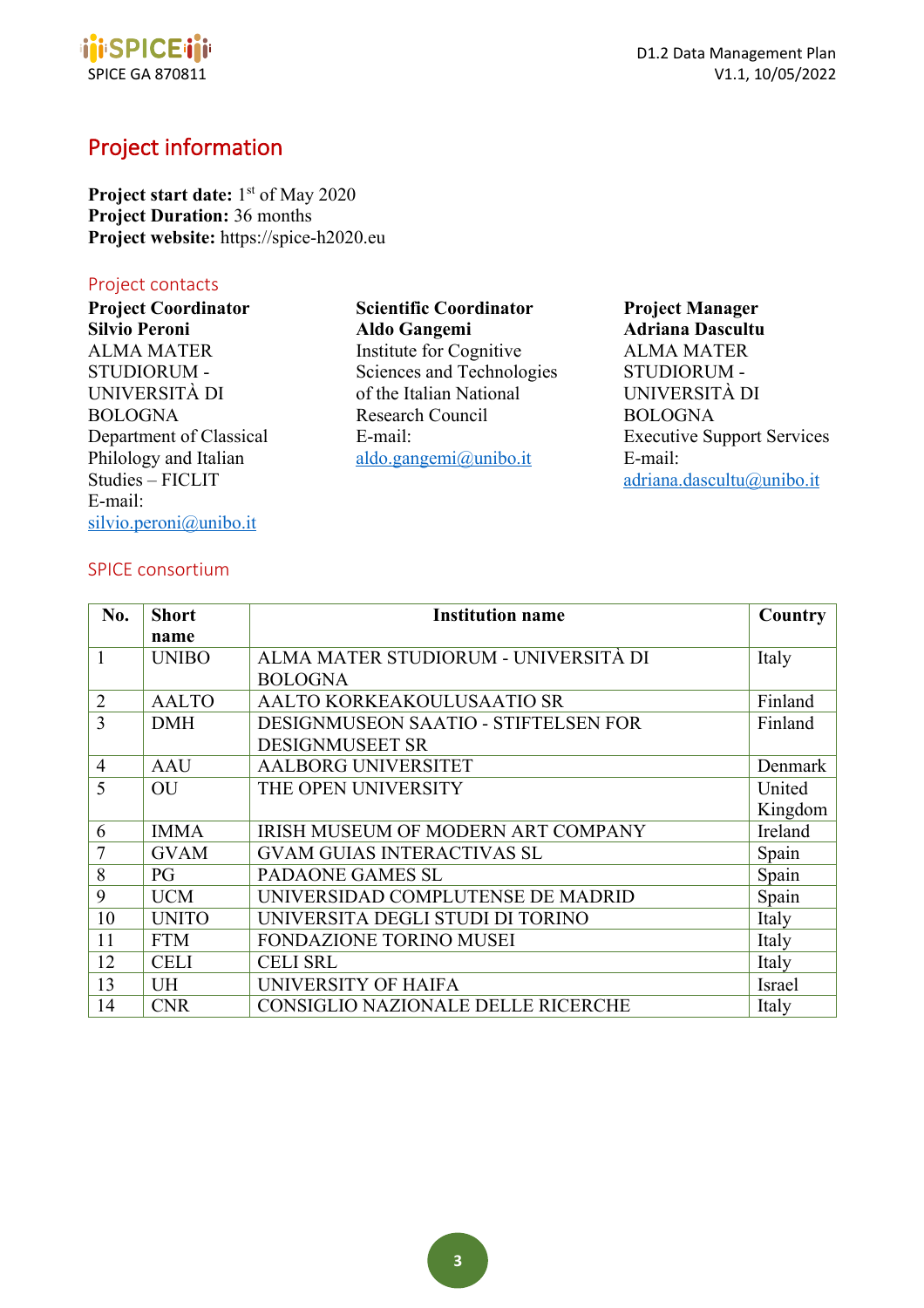

# Executive summary

This deliverable introduces the Data Management Plan (DMP) of SPICE. The DMP outlines the strategy for the management and accessibility of data generated in the project, including software and data from experiments, surveys, and interviews.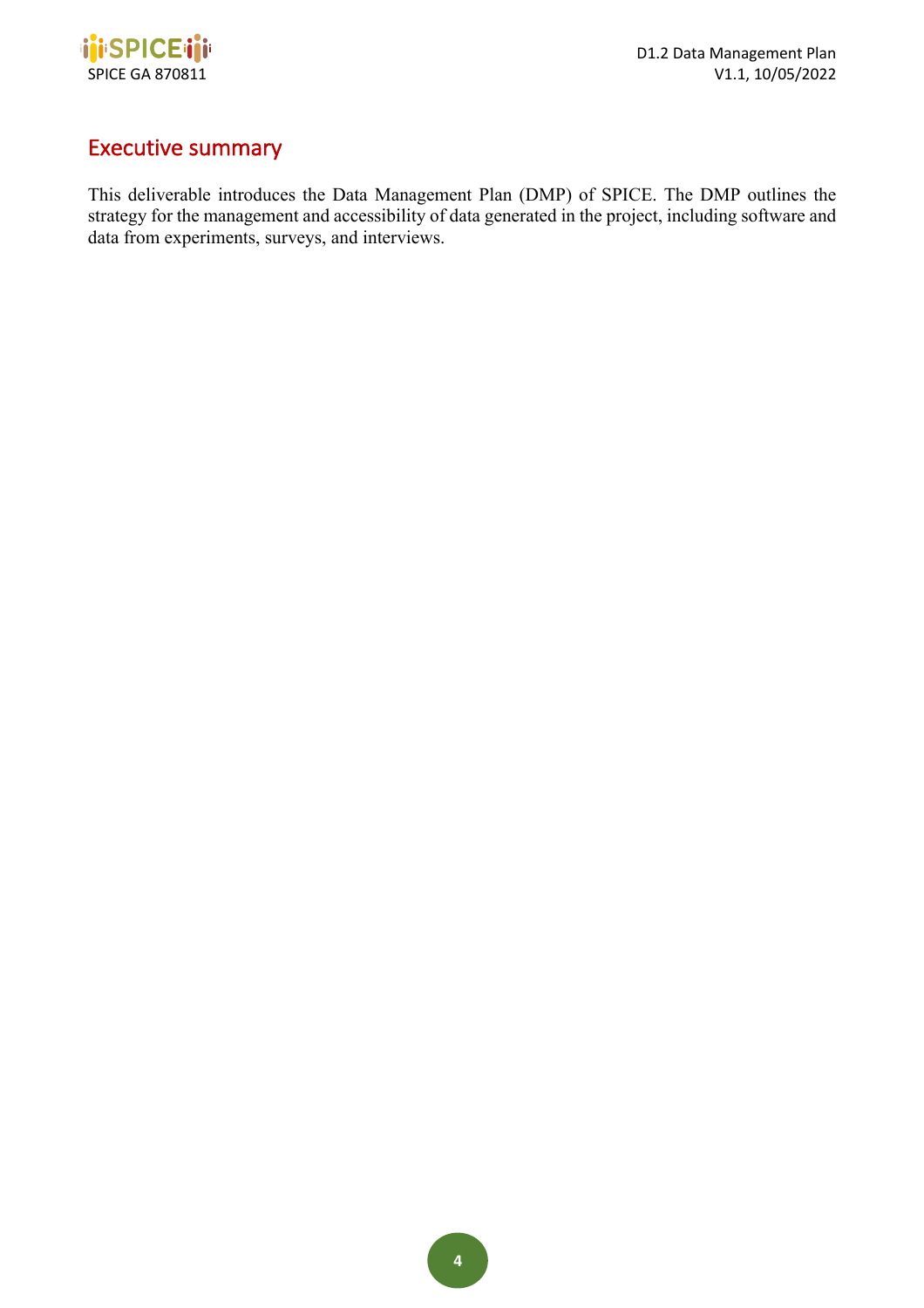

# Document History

|                  | Version   Release date | <b>Summary of changes</b>                    | Author(s) -        |
|------------------|------------------------|----------------------------------------------|--------------------|
|                  |                        |                                              | <b>Institution</b> |
| V <sub>0.1</sub> | 28/10/2020             | First draft released                         | <b>UNIBO</b>       |
| V <sub>0.2</sub> | 30/10/2020             | Revision by the partners and internal review | ALL                |
| V <sub>0.3</sub> | 03/11/2020             | Final internal review                        | OU                 |
| V1.0             | 04/11/2020             | Final version submitted                      | <b>UNIBO</b>       |
| V1.1             | 10/05/2022             | Revised version                              | <b>UNIBO</b>       |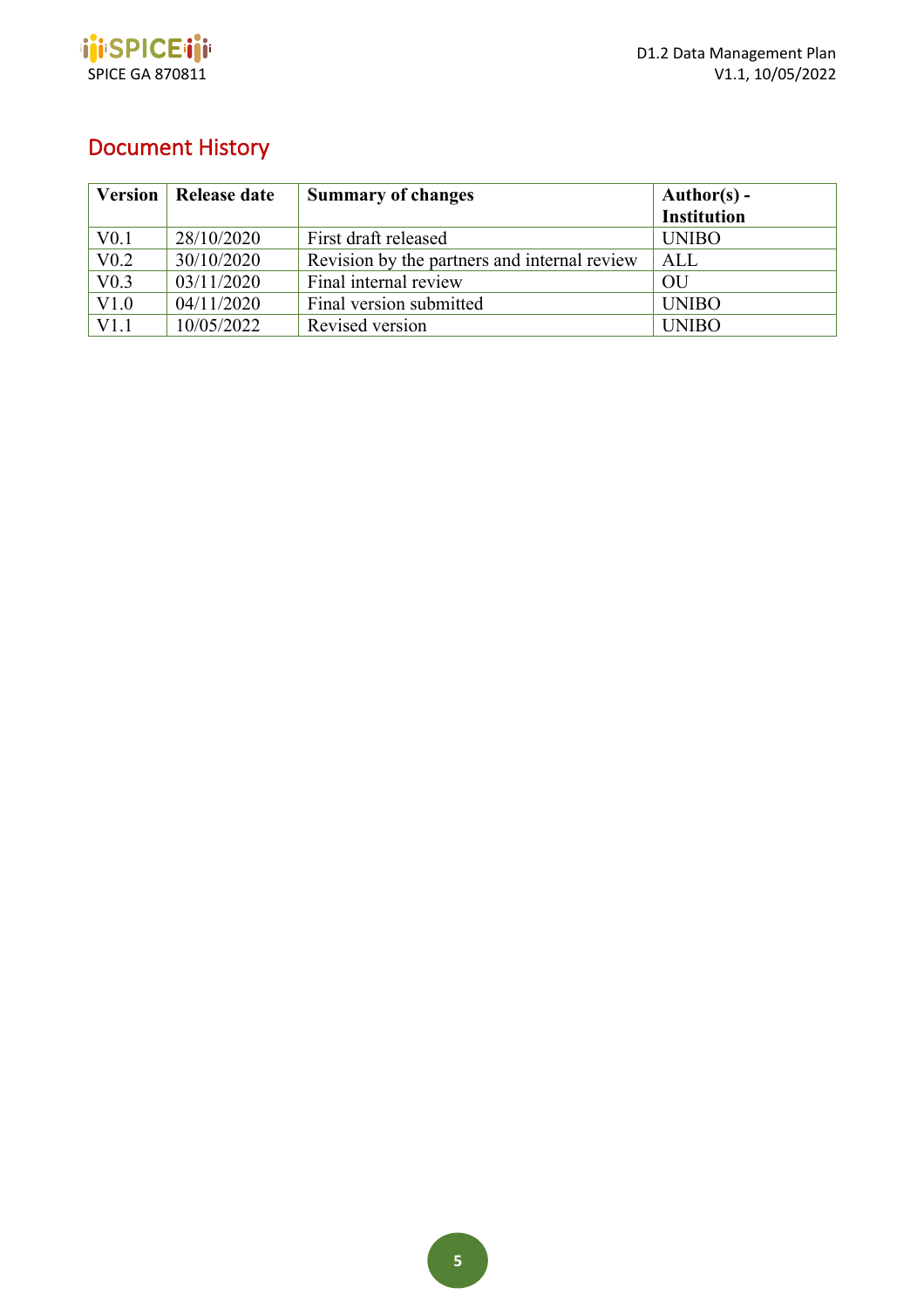

# Table of Contents

| $\label{eq:interoduction} \mbox{Introduction} \,\, \ldots \,\, \ldots \,\, \ldots \,\, \ldots \,\, \ldots \,\, \ldots \,\, \ldots \,\, \ldots \,\, \ldots \,\, \ldots \,\, \ldots \,\, \ldots \,\, \ldots \,\, \ldots \,\, \ldots \,\, \ldots \,\, \ldots \,\, \ldots \,\, \ldots \,\, \ldots \,\, \ldots \,\, \ldots \,\, \ldots \,\, \ldots \,\, \ldots \,\, \ldots \,\, \ldots \,\, \ldots \,\, \ldots \,\, \ldots \,\, \ldots \,\, \ldots \,\, \ldots \,\, \ldots \$ |  |
|--------------------------------------------------------------------------------------------------------------------------------------------------------------------------------------------------------------------------------------------------------------------------------------------------------------------------------------------------------------------------------------------------------------------------------------------------------------------------|--|
|                                                                                                                                                                                                                                                                                                                                                                                                                                                                          |  |
|                                                                                                                                                                                                                                                                                                                                                                                                                                                                          |  |
|                                                                                                                                                                                                                                                                                                                                                                                                                                                                          |  |
|                                                                                                                                                                                                                                                                                                                                                                                                                                                                          |  |
|                                                                                                                                                                                                                                                                                                                                                                                                                                                                          |  |
|                                                                                                                                                                                                                                                                                                                                                                                                                                                                          |  |
|                                                                                                                                                                                                                                                                                                                                                                                                                                                                          |  |
|                                                                                                                                                                                                                                                                                                                                                                                                                                                                          |  |
|                                                                                                                                                                                                                                                                                                                                                                                                                                                                          |  |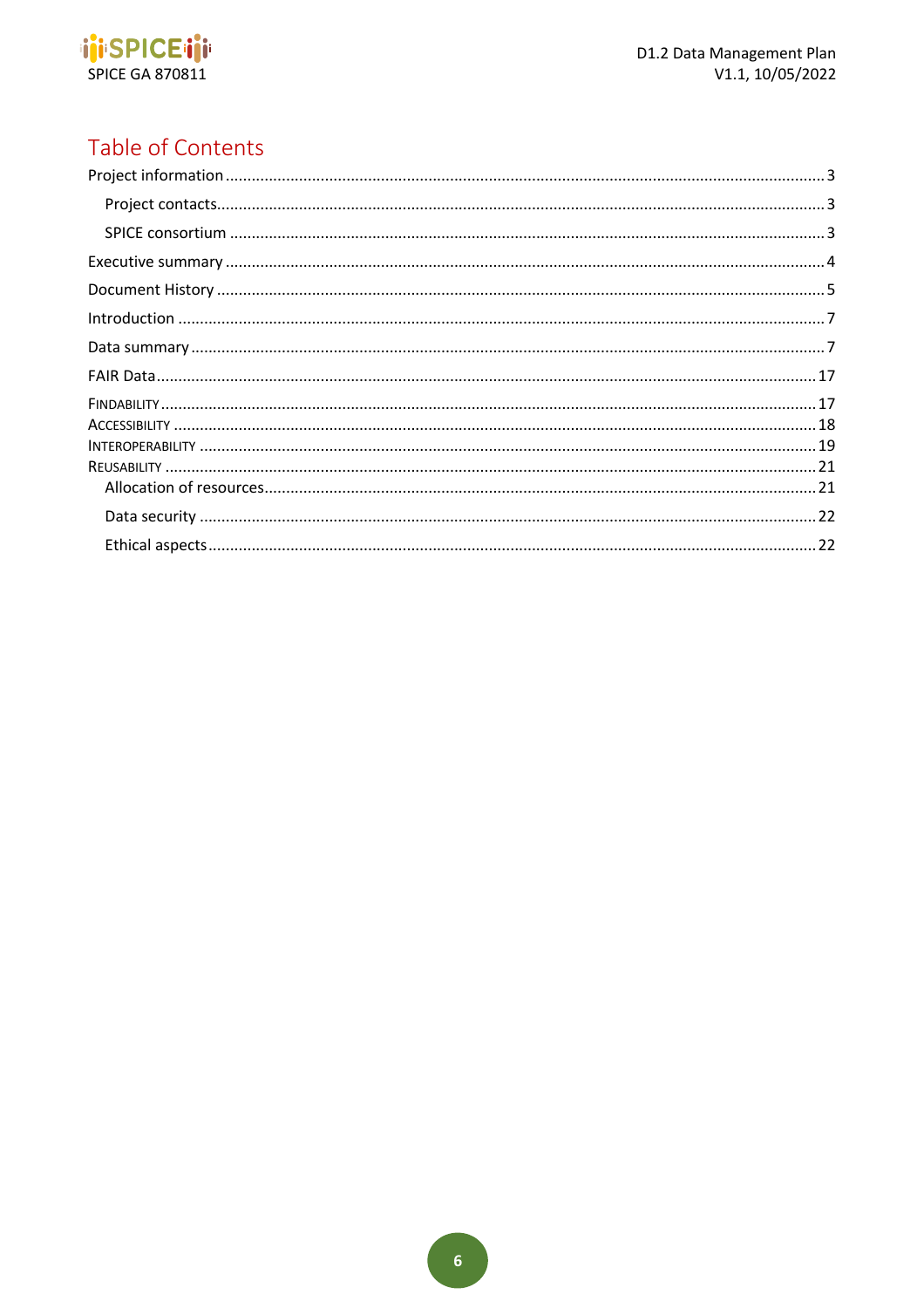

## **Introduction**

The goal of the Data Management Plan (DMP) is to ensure that results and scientific products resulting from the project are as open and accessible as possible. SPICE data and software will be available from the project web portal, dedicated infrastructures developed by SPICE consortium, and through selected dissemination infrastructures such as GitHub, ZENODO, and institutional repositories for data and publications.

Data collected, produced and managed during the project mainly cover aspects related to museum visitors' encounters with artworks, such as emotions, interpretations, and opinions. Data are generated and/or leveraged in engagement activities relevant to the five project pilots (WP7). This information is collected in workshops (WP2), engagement activities planned in the aforementioned five case studies (WP7) and mined from social media platforms (WP4). Existing and bespoke ontologies are developed so as to organize collected data and enable further analysis and reuse (WP6).

Software solutions developed by SPICE are primarily meant to allow stakeholders (e.g. copyright holders, museum curators, developers, end users) to manage and share collected data according to different levels of privacy and copyright restrictions (WP4). Secondly, bespoke software solutions are developed in order to apply reasoning methods on collected data (WP6), visualize and explore users' opinions (WP5) and derive information on citizens' communities and reflection for recommendation purposes (WP3).

Due to privacy concerns and commercial opportunities for SME involved in the project, not all the data and software solutions will be fully openly available, even if some of them could be made available to the consortium for the purpose of the research run in SPICE. In such cases, the software will be made available to the consortium as a service. Following the Software as a Service (SaaS) model, the software will expose REST APIs to other software clients developed by the consortium. As a result, the functionalities provided by the software are available to the consortium, but the source code of the software remains private. An example of this solution was adopted for the Semantic Annotator (cf. D3.2 and D3.4). Museum visitors' identities and user-generated data will be mostly anonymized so as to open as much data as possible without disclosing personal information and comply with ORDP requirements. Whenever applicable, users will be asked to give their consent in order to publish their identities. This will be done in full compliance with any European and national legislation relevant to the country where the data collections are taking place. Only data for which user's consent has been asked will be fully disclosed and publicly available for reuse along with anonymized data.

## **Data summary**

The following table includes an overview of datasets and software solutions developed by SPICE project partners ordered by responsible WP.

*Acronyms used: Type = S (Software) / D (Dataset); Status = A (Available) / O (Ongoing) / NA (Not yet available). The DMP identifier is used through the document to identify research outputs.*

| Type | <b>DMP</b> identifier | <b>Short name</b>                                                   | WP              | <b>WP</b> Task | <b>Status</b> |
|------|-----------------------|---------------------------------------------------------------------|-----------------|----------------|---------------|
| D    | Workshop              | <b>SPICE Participatory Workshop Database</b>                        | WP <sub>2</sub> | $1 - 2$        | $\cup$        |
| S    | Annotation            | <b>Semantic annotation service of social</b><br>curatorial products | WP3             | $\mathfrak{D}$ | А             |
| S    | UM                    | <b>User Model</b>                                                   | WP3             |                | $\Omega$      |
| S    | Community             | <b>Community visualization tool</b>                                 | WP3             | 3              | O             |
| S    | Recomm                | <b>Recommender</b>                                                  | WP3             | 4              | $\Omega$      |
| S    | LDH                   | <b>SPICE Linked Data Hub</b>                                        | WP4             | 1-4            | А             |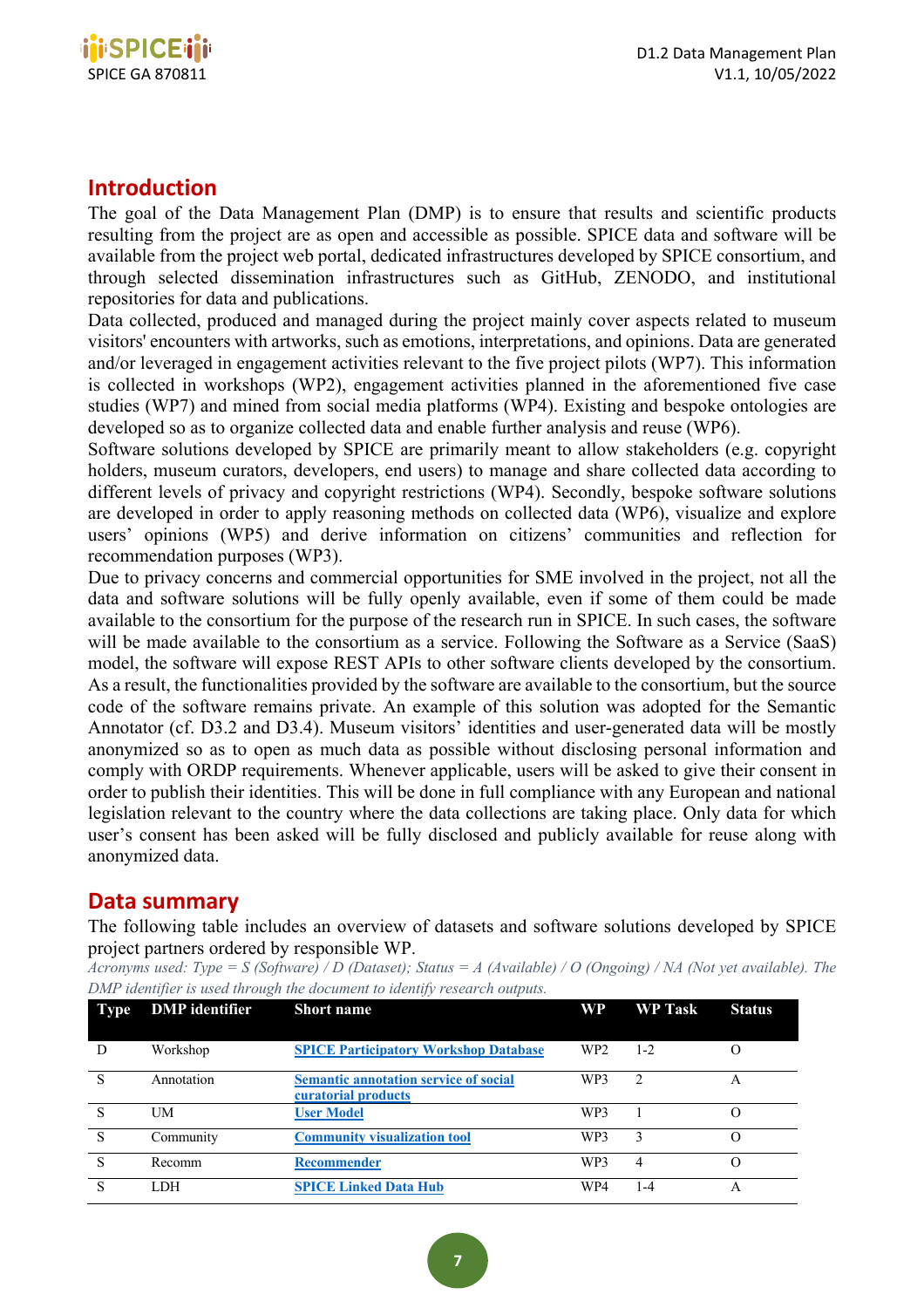| D | LDHReg              | <b>SPICE Linked Data Hub Registry</b>                                             | WP4             | $1 - 4$       | $\Omega$     |
|---|---------------------|-----------------------------------------------------------------------------------|-----------------|---------------|--------------|
| D | IGmuseum            | <b>Instagram museums data</b>                                                     | WP4             | 3             | $\Omega$     |
| S | <b>IGclassifier</b> | <b>Classifier of social media users' interactions</b>                             | WP4             | 3             | NA           |
| S | <b>IUcitizen</b>    | <b>Interface components for citizen curation</b>                                  | WP <sub>5</sub> | $1 - 3$       | $\Omega$     |
| S | Reasoner            | <b>On Demand Ontology Reasoner and Server</b>                                     | WP <sub>6</sub> | 1             | $\mathsf{A}$ |
| D | Ontologies          | <b>SPICE Ontologies network</b>                                                   | WP <sub>6</sub> | 3             | $\mathsf{A}$ |
| D | <b>IMMAdata</b>     | <b>IMMA Pilot Study dataset</b>                                                   | WP7             | 3             | $\Omega$     |
| S | <b>IMMAPilot</b>    | <b>IMMA Pilot Study software</b>                                                  | WP7             | 3             | $\Omega$     |
| D | MuOpinion           | <b>Museum visitor opinion dataset</b>                                             | WP7             | 3             | $\Omega$     |
| S | HaifaPilot          | <b>Haifa case study web application</b>                                           | WP7             | 3             | $\Omega$     |
| D | Demog               | <b>End users' demographics, preferences and</b><br>results from activity analysis | WP7             | 3             | $\Omega$     |
| D | Ethnog              | <b>Autoethnographic and duoethnographic</b><br>accounts of material culture       | WP7             | 3             | $\Omega$     |
| D | PortableMu          | <b>Surveys documenting responses to</b><br>prototypes                             | WP7             | 3             | $\Omega$     |
| S | VRpopup             | <b>VR</b> experience of the Pop-up Museum                                         | WP7             | 3             | $\Omega$     |
| D | FTMdata             | User-generated data on the web                                                    | WP7             | $\mathcal{E}$ | $\Omega$     |

*Table 1 Overview of datasets and software produced in SPICE*

In the following tables we further describe the outlined research outputs, including persistent identifiers, creators, contributors, rights holders, description and intended purpose, data "utility", data types and formats.

| <b>Short name</b>     | <b>SPICE Participatory Workshop Database</b>                                          |
|-----------------------|---------------------------------------------------------------------------------------|
| <b>DMP</b> identifier | Workshop                                                                              |
| <b>Identifier</b>     |                                                                                       |
| <b>Creators</b>       | Luis Emilio Bruni, Aalborg University; Mark Maguire, Irish Museum of                  |
|                       | <b>Modern Art Company</b>                                                             |
| <b>Contributors</b>   | Luis Emilio Bruni, Aalborg University; Luca Simeone, Aalborg                          |
|                       | University; Thomas Anthony Pedersen, Aalborg University; Diaz-                        |
|                       | Kommonen Lily, Aalto University; Vishwanath Gautam, Aalto                             |
|                       | University; Leena Svinhufvud, Design Museum Helsinki; Mark                            |
|                       | Maguire, Irish Museum of Modern Art Company; Anna Follo,                              |
|                       | Fondazione Torino Musei; Giorgia Rochas, Fondazione Torino Musei;                     |
|                       | <b>Federica Sesia</b> , Fondazione Torino Musei; <b>Alan Wecker</b> , University of   |
|                       | Haifa and Hecht Museum; Tsvi Kuflik, University of Haifa and Hecht                    |
|                       | Museum; Joel Lanir, University of Haifa and Hecht Museum; Anna                        |
|                       | Maria Marras, University of Turin; Rossana Damiano, University of                     |
|                       | Turin; Cecilia Marchisio, University of Turin; Barbara Bruschi,                       |
|                       | University of Turin; Enrico Dolza, University of Turin; Antonio Pizzo,                |
|                       | University of Turin; Stefano De Giorgis, University of Bologna;                       |
|                       | <b>Francesca Tomasi</b> , University of Bologna; <b>Bruno Sartini</b> , University of |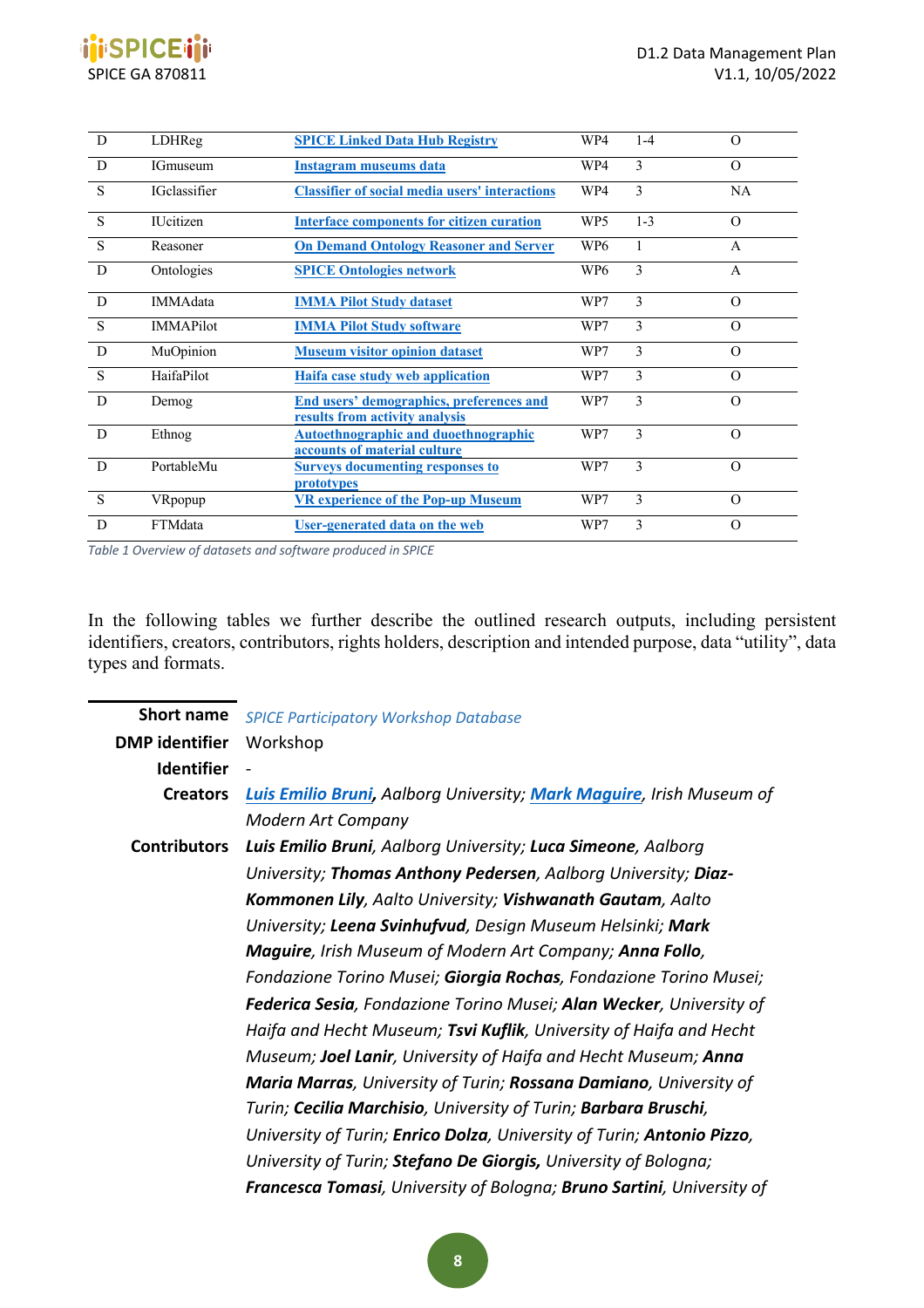



|                       | Bologna; Silvio Peroni, University of Bologna; Marilena Daquino,              |
|-----------------------|-------------------------------------------------------------------------------|
|                       | University of Bologna.                                                        |
| <b>Rights Holders</b> | Aalborg University; Aalto University; Design Museum Helsinki; Irish           |
|                       | Museum of Modern Art Company; Fondazione Torino Musei;                        |
|                       | University of Haifa and Hecht Museum; University of Turin; University         |
|                       | of Bologna                                                                    |
| <b>Description</b>    | <b>Description</b> : Survey results, interview transcripts, with general data |
| and purpose           | about participants' personal views and perspectives related to themes         |
|                       | and subjects identified in particular artworks proposed in cultural           |
|                       | heritage activities.                                                          |
|                       | <b>Purpose:</b> Collect requirements, and assess success and challenges of    |
|                       | the project's activities, that are shared with relevant WPs. Used             |
|                       | anonymously externally to illustrate the development of the project.          |
| Data utility          | Useful for other WPs to define requirements for data modelling,               |
|                       | reasoning (WP6), visualization and analysis (WP3, WP5).                       |
| Data types            | Qualitative and quantitative, collected raw data.                             |
| and formats           | <b>Formats:</b> txt, docx, pdf, xlsx, jpg, png                                |

*Table 2 SPICE Workshop Database*

| <b>Short name</b>     | Semantic annotation of social curatorial products                                       |
|-----------------------|-----------------------------------------------------------------------------------------|
| <b>DMP</b> identifier | Annotation                                                                              |
| <b>Identifier</b>     | https://sophiaanalytics.saas.celi.it/                                                   |
| <b>Creators</b>       | <b>Alessio Bosca, CELI</b>                                                              |
| <b>Contributors</b>   | Alessio Bosca, CELI; Chiara Albano, CELI                                                |
| <b>Rights Holders</b> | <b>CELI</b>                                                                             |
| <b>Description</b>    | <b>Description:</b> Annotation Service for multilingual user generated contents. It     |
| and purpose           | enriches multilingual textual contents from museum visitors with semantic               |
|                       | annotations (Entities and Key Concepts, Emotions and Sentiment, Opinions). The          |
|                       | supported Languages are English, Finnish, Hebrew, Italian, Spanish. The service         |
|                       | output consists in a JSON LD document and it will be used by other WP3 tasks in         |
|                       | the process of generating users and communities models.                                 |
|                       | <b>Purpose:</b> Extract structured data from natural language texts generated by users. |
| Data utility          | Data extracted by means of the tool are mainly used in the context of WP3 to            |
|                       | support the design of user and community models.                                        |

*Table 3 Semantic annotation service of social curatorial products*

| <b>Short name</b>     | <b>User Model</b>                                                                   |
|-----------------------|-------------------------------------------------------------------------------------|
| <b>DMP</b> identifier | UM                                                                                  |
| Identifier            | $\overline{\phantom{a}}$                                                            |
| <b>Creators</b>       | <b>Alan J. Wecker, University of Haifa</b>                                          |
| <b>Contributors</b>   | Tsvi Kuflik, University of Haifa; Joel Lanir, University of Haifa; Iris Reinhalz-   |
|                       | <b>Berger</b> , University of Haifa                                                 |
|                       | <b>Rights Holders</b> <i>University of Haifa (UH)</i>                               |
| <b>Description</b>    | <b>Description:</b> Techniques for identifying user groups and communities from the |
| and purpose           | content provided by users. Content provided by museum visitors is analysed by       |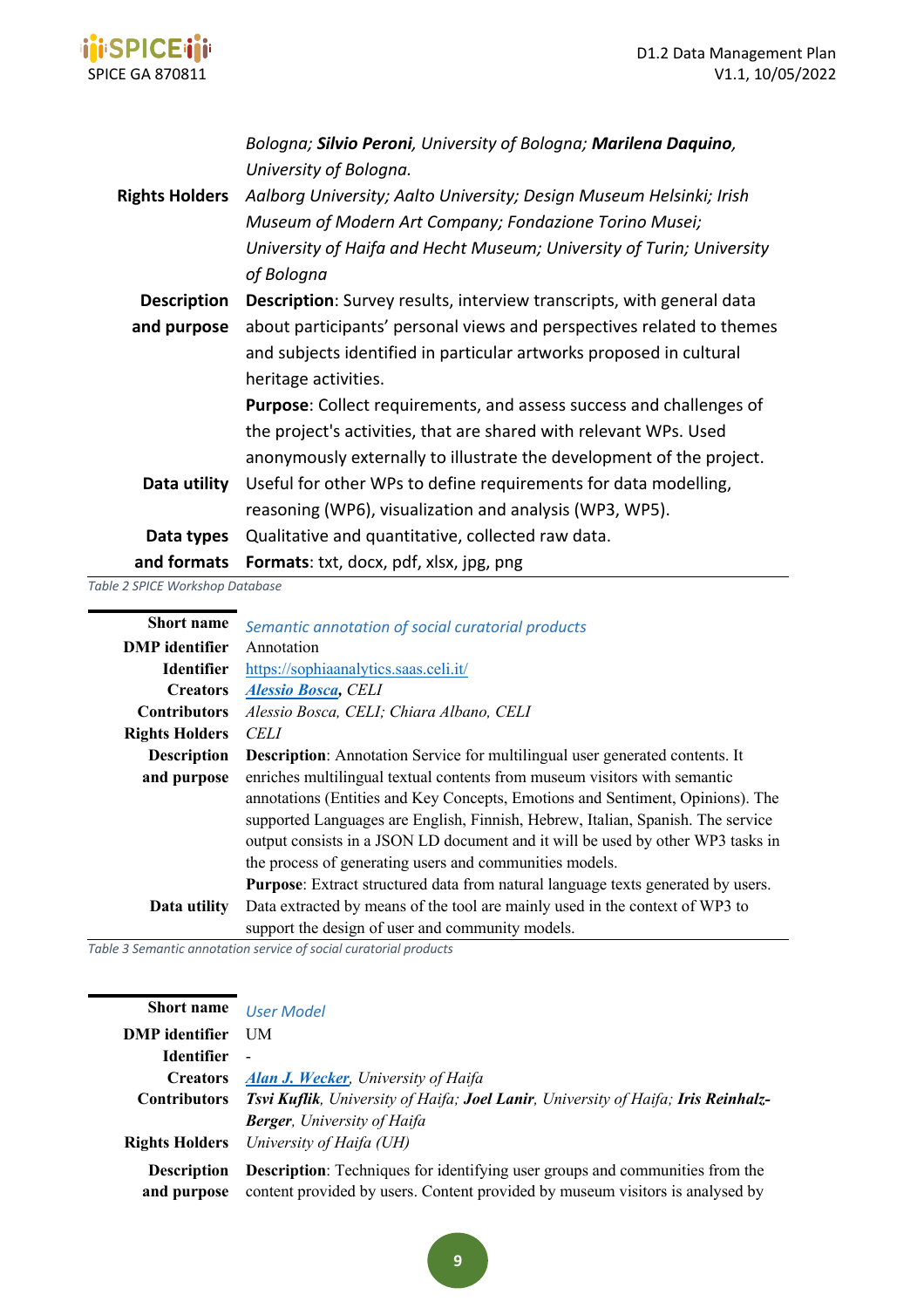

|              | using unsupervised machine learning techniques for identifying key concepts<br>representing individuals and groups. Multilingual text analytics will be applied to<br>user content in order to perform named entity recognition, opinion mining and |
|--------------|-----------------------------------------------------------------------------------------------------------------------------------------------------------------------------------------------------------------------------------------------------|
|              | emotion recognition.                                                                                                                                                                                                                                |
|              | <b>Purpose:</b> To create community models based on content similarity.                                                                                                                                                                             |
| Data utility | Preliminary to other activities in WP3 (see Recommender) and meant to be used                                                                                                                                                                       |
|              | in WP7 case studies.                                                                                                                                                                                                                                |

*Table 4 User Model*

| <b>Short name</b>     | <b>Community visualization tool</b>                                                   |
|-----------------------|---------------------------------------------------------------------------------------|
| <b>DMP</b> identifier | Community                                                                             |
| <b>Identifier</b>     |                                                                                       |
| <b>Creators</b>       | M Belén Díaz Agudo, Universidad Complutense de Madrid; Guillermo Jiménez              |
|                       | Díaz, Universidad Complutense de Madrid                                               |
| <b>Contributors</b>   |                                                                                       |
| <b>Rights Holders</b> | Universidad Complutense de Madrid                                                     |
| <b>Description</b>    | <b>Description:</b> A interactive tool using clustering techniques for identifying    |
| and purpose           | commonalities and variabilities among user communities. The tool is an                |
|                       | experimental environment where we can explore different techniques and                |
|                       | different levels of abstraction. The tool will perform experimentation using          |
|                       | synthetic, real user data and content from the different case studies about the       |
|                       | artifacts, and real user's contributions. It will be evaluated with user studies, by  |
|                       | providing a visual interface and interactive options.                                 |
|                       | <b>Purpose:</b> To visualize communities and aggregation of users so as to understand |
|                       | patterns and differences.                                                             |
| Data utility          | The tool is mainly used in the context of WP3 to support data exploration and         |
|                       | design of recommendation models tailored for different communities.                   |

*Table 5 Community visualization tool*

|                       | Short name Recommender                                                            |
|-----------------------|-----------------------------------------------------------------------------------|
| <b>DMP</b> identifier | Recomm                                                                            |
| <b>Identifier</b>     |                                                                                   |
| <b>Creators</b>       | <b>Alan J. Wecker</b> , University of Haifa                                       |
| <b>Contributors</b>   | Tsvi Kuflik, University of Haifa; Joel Lanir, University of Haifa; Iris Reinhalz- |
|                       | <b>Berger</b> , University of Haifa                                               |
| <b>Rights Holders</b> | University of Haifa                                                               |
| <b>Description</b>    | <b>Description:</b> Recommending system based on the user and community           |
| and purpose           | models built from the analysis of textual contents (WP3) and terms                |
|                       | from the concepts ontology (WP6) to help users to explore and                     |
|                       | discover different and even conflicting points of view.                           |
|                       | <b>Purpose:</b> To suggest content to be "consumed" by community members -        |
|                       | content related to their communities (intra-community) or other                   |
|                       | communities (inter-community e.g. not only similar but also diverse               |
|                       | and possibly conflicting points of views).                                        |
| Data utility          | To be used in case studies (WP7) for engaging with museum visitors.               |

#### *Table 6 Recommender*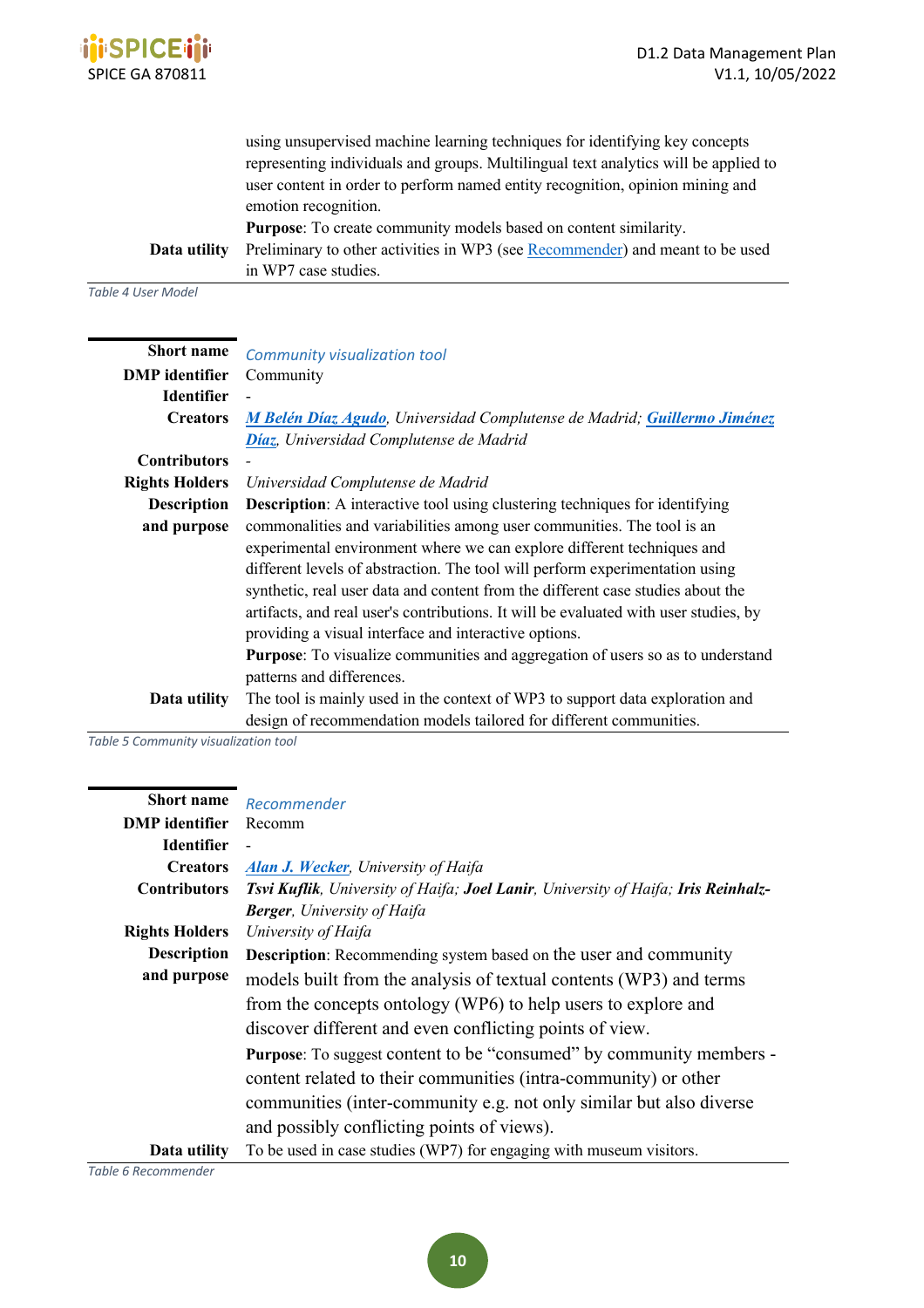

|                        | Short name SPICE Linked Data Hub                                                        |
|------------------------|-----------------------------------------------------------------------------------------|
| <b>DMP</b> identifier  | LDH.                                                                                    |
| <b>Identifier</b>      | https://spice.kmi.open.ac.uk/                                                           |
| <b>Creators</b>        | <b>Enrico Daga, The Open University</b>                                                 |
| <b>Contributors</b>    | <b>Enrico Daga, Open University; Jason Carvalho, Open University; Paul</b>              |
|                        | Mulholland, Open University; Luigi Asprino, University of Bologna; Marilena             |
|                        | <b>Daquino</b> , University of Bologna                                                  |
| <b>Rights Holders</b>  | The Open University                                                                     |
| <b>Description and</b> | <b>Description:</b> The SPICE LDH is a repository and mediator in the linked data       |
| purpose                | ecosystem of the SPICE project.                                                         |
|                        | <b>Purpose:</b> Hub for accessing and managing data policies of all SPICE datasets. Its |
|                        | functionalities also include services related to the research output of WP4.            |
| Data utility           | LDH is a policy and privacy-aware environment supporting all SPICE partners             |
|                        | producing, managing, and publishing data.                                               |

*Table 7 SPICE Linked Data Hub*

|                       | Short name SPICE Linked Data Hub Registry                                           |
|-----------------------|-------------------------------------------------------------------------------------|
| <b>DMP</b> identifier | LDHReg                                                                              |
| <b>Identifier</b>     |                                                                                     |
| <b>Creators</b>       | <b>Enrico Daga, The Open University</b>                                             |
| <b>Contributors</b>   |                                                                                     |
| <b>Rights Holders</b> | The SPICE Consortium                                                                |
| <b>Description</b>    | <b>Description:</b> The registry of the linked data resources produced in the SPICE |
| and purpose           | project. Data are mainly of qualitative nature, including cataloguing information   |
|                       | of the datasets generated by SPICE partners.                                        |
|                       | Purpose: The dataset is generated to support the Data catalogue management          |
|                       | system included in the SPICE Linked Data Hub.                                       |
| Data utility          | All the partners producing or consuming data in SPICE; Developers and               |
|                       | stakeholders that want to access the data.                                          |
| Data types            | Qualitative, newly generated raw data.                                              |
| and formats           | <b>Formats:</b> json-ld                                                             |

*Table 8 SPICE Linked Data Hub Registry*

| <b>Short name</b> | Instagram museums data                                                                             |
|-------------------|----------------------------------------------------------------------------------------------------|
| DMP identifier    | <b>IGmuseum</b>                                                                                    |
| Identifier -      |                                                                                                    |
|                   | <b>Creators</b> <i>Enrico Daga, The Open University</i>                                            |
|                   | <b>Contributors</b> Marilena Daquino, University of Bologna                                        |
|                   | <b>Rights Holders</b> The Open University                                                          |
|                   | <b>Description</b> Description: Collected data from users' posts on Instagram referencing artworks |
| and purpose       | owned by museums. Information on users' sentiment, emotion, and intention are                      |
|                   | extracted, and posts classified accordingly. Data are reengineer in JSON-LD and                    |
|                   | enriched with stable links to museums' cataloguing records. The data are                           |
|                   | evaluated by evaluating the software (see [Golassifier] for producing the dataset                  |

evaluated by evaluating the software (see **IGclassifier**) for producing the dataset. **Purpose**: Characterize users' behaviours on social media platforms with regard to their personal encounters with artworks. Use such information to develop new methods for discoverability across museum collections.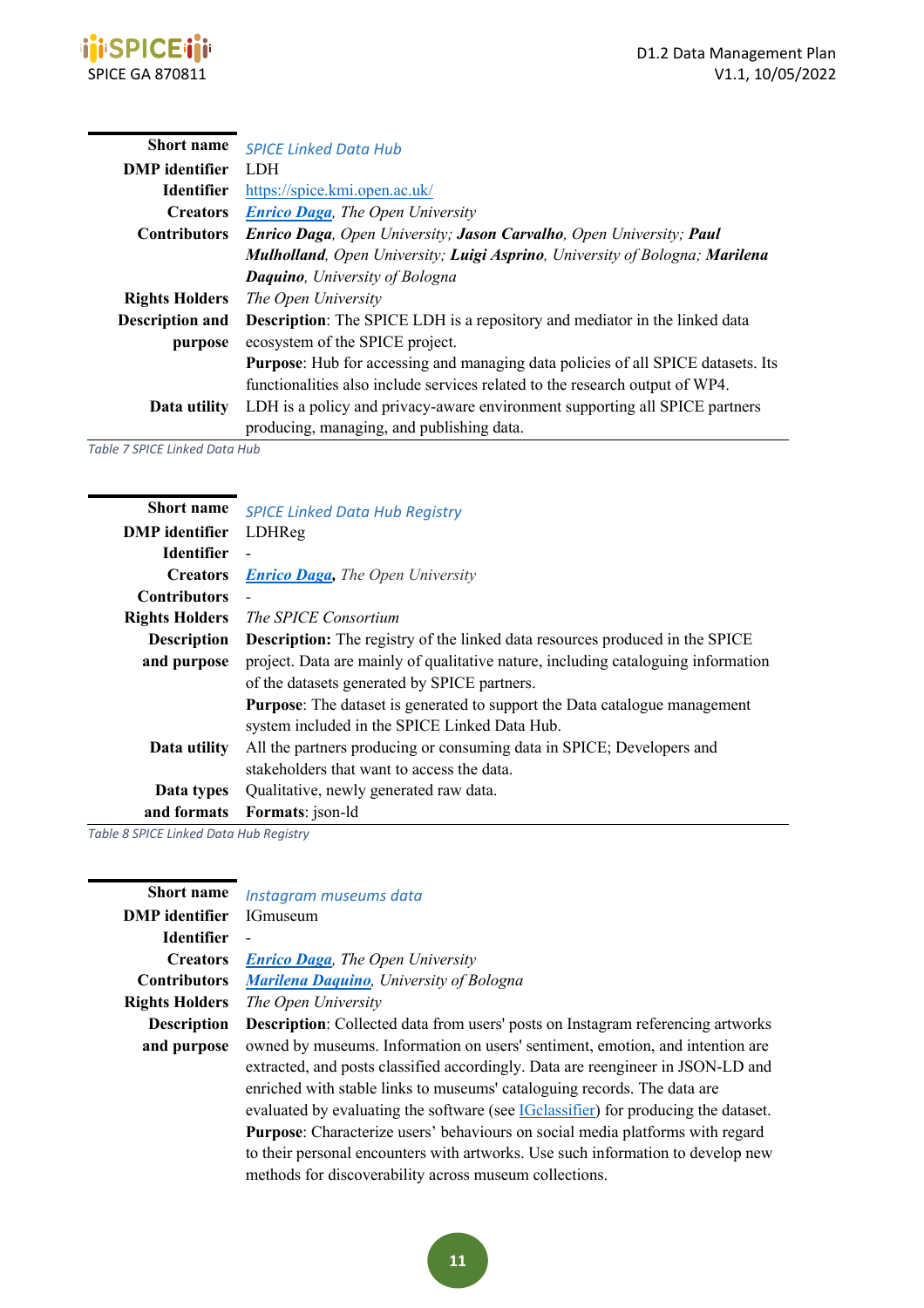

| Data utility | Data can be reused by project partners and museums (e.g. social media           |
|--------------|---------------------------------------------------------------------------------|
|              | campaigns, resources recommendation), and by developers in social semantic      |
|              | web applications.                                                               |
| Data types   | Quantitative and qualitative, derivative and raw, processed data collected from |
| and formats  | Instagram APIs.                                                                 |
|              | <b>Formats:</b> json-ld                                                         |

*Table 9 Instagram museums data*

| <b>Short name</b>     | Classifier of social media users' interactions                                                                                                                                                                                                                                                                                                                   |
|-----------------------|------------------------------------------------------------------------------------------------------------------------------------------------------------------------------------------------------------------------------------------------------------------------------------------------------------------------------------------------------------------|
| <b>DMP</b> identifier | <b>IG</b> classifier                                                                                                                                                                                                                                                                                                                                             |
| <b>Identifier</b>     |                                                                                                                                                                                                                                                                                                                                                                  |
| <b>Creators</b>       | <b>Marilena Daquino, University of Bologna</b>                                                                                                                                                                                                                                                                                                                   |
| <b>Contributors</b>   | <b>Enrico Daga, The Open University</b>                                                                                                                                                                                                                                                                                                                          |
| <b>Rights Holders</b> | University of Bologna                                                                                                                                                                                                                                                                                                                                            |
| <b>Description</b>    | <b>Description:</b> Software for image matching and text classification according to                                                                                                                                                                                                                                                                             |
| and purpose           | sentiment/emotion/intention. The software allows to produce enriched datasets<br>including links between museum objects and users' posts on Instagram,<br>emotions, and users' perspectives. User studies will be developed to evaluate<br>precision of the classifier.<br><b>Purpose:</b> Foster discoverability across museum collections using user-generated |
| Data utility          | data.<br>The LDH Registry, to include meaningful links between assets; Museums, to<br>include meaningful user-generated data; developers in social semantic web<br>applications.                                                                                                                                                                                 |

*Table 10 Classifier of social media users' interactions*

| <b>Short name</b>     | Interface components for citizen curation                                         |
|-----------------------|-----------------------------------------------------------------------------------|
| <b>DMP</b> identifier | II Jeitizen                                                                       |
| Identifier            |                                                                                   |
| <b>Creators</b>       | <b>Pedro González, PadaOne Games</b>                                              |
| <b>Contributors</b>   | Pedro Gonzalez (PG), Marco Gómez (PG), Guillermo Laseca (GVAM), Jaime             |
|                       | <b>Solano</b> (GVAM)                                                              |
| <b>Rights Holders</b> | PadaOne Games, GVAM                                                               |
| <b>Description</b>    | Description: The interface components for citizen curation will consist of a      |
| and purpose           | number of independent interface modules for (1) different types of interpretative |
|                       | tasks, such as tagging, collecting, and storytelling, for specific communities,   |
|                       | including those with disabilities; (2) for browsing and exploring across a set of |
|                       | interpretations to understand the range of responses.                             |
|                       | <b>Purpose:</b> Support users in developing and discovering different opinions.   |
| Data utility          | Components will be integrated into the final version of the use cases (WP7) in    |
|                       | SPICE.                                                                            |

*Table 11 Interface components for citizen curation*

|                                | <b>Short name</b> On Demand Ontology Reasoner and Server                                 |
|--------------------------------|------------------------------------------------------------------------------------------|
| <b>DMP</b> identifier Reasoner |                                                                                          |
| Identifier -                   |                                                                                          |
|                                | <b>Creators</b> Luigi Asprino, University of Bologna; Antonio Lieto, University of Turin |
|                                |                                                                                          |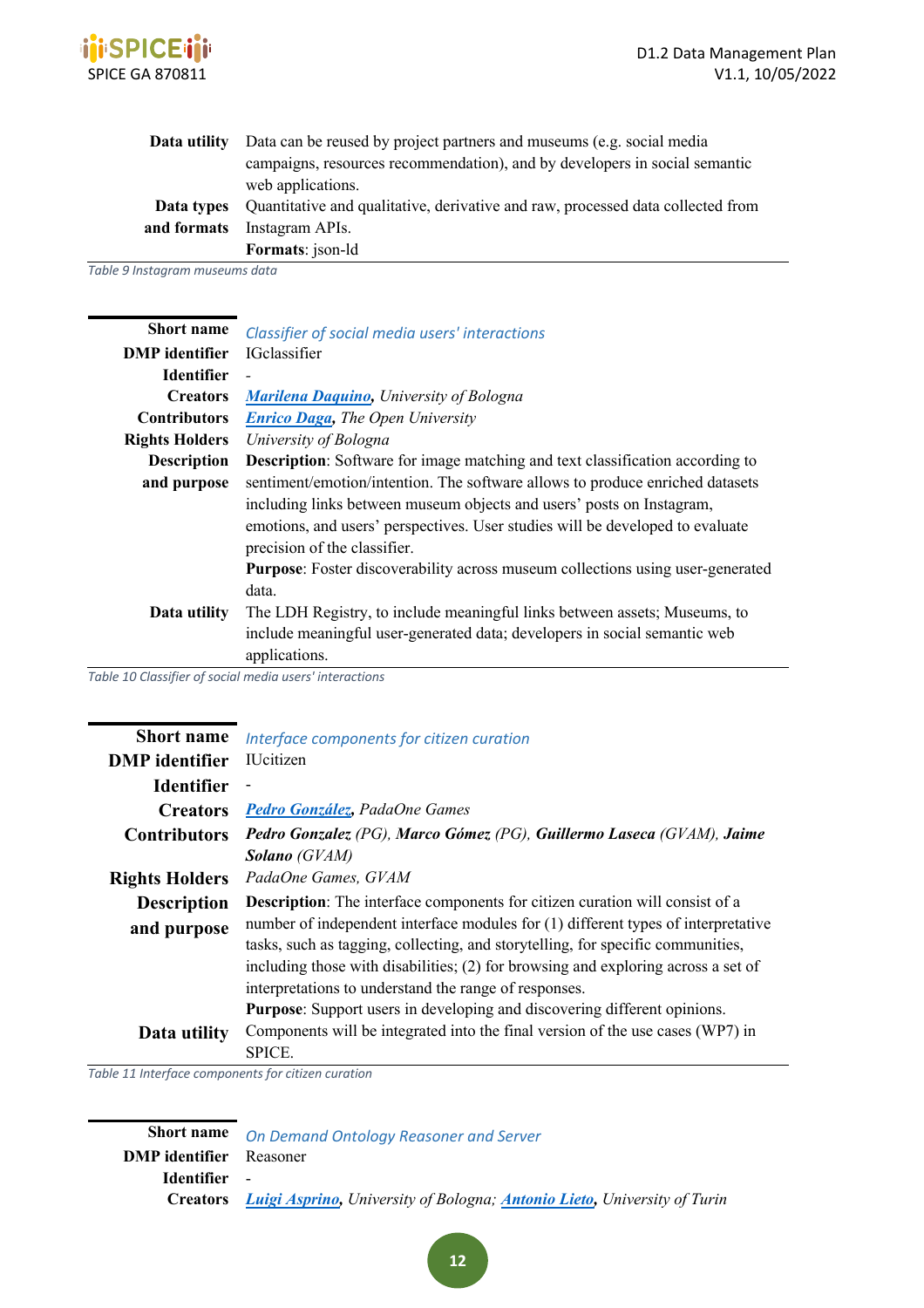



| <b>Contributors</b>   |                                                                                       |
|-----------------------|---------------------------------------------------------------------------------------|
| <b>Rights Holders</b> | University of Bologna, University of Turin                                            |
| <b>Description</b>    | <b>Description:</b> A service-oriented application that accept as input the IRI       |
| and purpose           | identifying an entity or a SPARQL query about that entity and returns a list of       |
|                       | facts about the entity, either explicitly asserted or deduced using the SPICE         |
|                       | ontologies network. This component reuses state-of-the-art reasoners like Pellet      |
|                       | and HermiT, available through frameworks such as OWLAPI, OntoAPI, JENA                |
|                       | and uses the Apache Jena Fuseki 2 server for exposing its reasoned models to          |
|                       | other services. The ontology reasoner will also exploit and readapt the               |
|                       | DENOTER system to recommend novel items/artwork to the users based on the             |
|                       | interpretation/reflections loops. The software will be evaluated through a proof-     |
|                       | of-concept deployed in the context of the case studies.                               |
|                       | <b>Purpose:</b> Infer knowledge about entities stored in the knowledge base of SPICE. |
| Data utility          | Complements activities of WP3 in data sense-making.                                   |

*Table 12 On Demand Ontology Reasoner and Server*

| <b>Short name</b>     |                                                                                       |
|-----------------------|---------------------------------------------------------------------------------------|
|                       | <b>SPICE Ontologies network</b>                                                       |
| <b>DMP</b> identifier | Ontologies                                                                            |
| <b>Identifier</b>     |                                                                                       |
| <b>Creators</b>       | Aldo Gangemi, Italian National Research Centre (CNR); Luigi Asprino,                  |
|                       | University of Bologna; Marilena Daquino, University of Bologna; Stefano de            |
|                       | Giorgis, University of Bologna; Silvio Peroni, University of Bologna; Bruno           |
|                       | <b>Sartini</b> , University of Bologna                                                |
| <b>Contributors</b>   |                                                                                       |
| <b>Rights Holders</b> | University of Bologna, Italian National Research Centre (CNR)                         |
| <b>Description</b>    | <b>Description:</b> The ontology consists of two modules: 1) the citizen curation     |
| and purpose           | ontology that describes the process by which citizens will produce and share          |
|                       | interpretations of museum objects through activities conducted as part of the         |
|                       | social curation scripts. 2) The interpretation ontology describes the interpretations |
|                       | produced by the citizen curation activities. The modules will be designed by          |
|                       | using the eXtreme Design methodology.                                                 |
|                       | <b>Purpose:</b> The ontologies network is aimed at connecting the representation of   |
|                       | museum objects with interpretations provided by citizens and curators through         |
|                       | curation activities.                                                                  |
| Data utility          | All WPs producing data.                                                               |
| Data types            | Qualitative generated data.                                                           |
| and formats           | Formats: n-triple, turtle, rdf/xml, json-ld                                           |

*Table 13 SPICE Ontologies network*

|                                | <b>Short name IMMA Pilot Study dataset</b>                                                     |
|--------------------------------|------------------------------------------------------------------------------------------------|
| <b>DMP</b> identifier IMMAdata |                                                                                                |
| Identifier -                   |                                                                                                |
|                                | <b>Creators</b> Paul Mulholland, The Open University                                           |
|                                | <b>Contributors</b> Enrico Daga, The Open University; Mark Maguire, Irish Museum of Modern Art |
|                                | Company                                                                                        |
|                                | <b>Rights Holders</b> The Open University                                                      |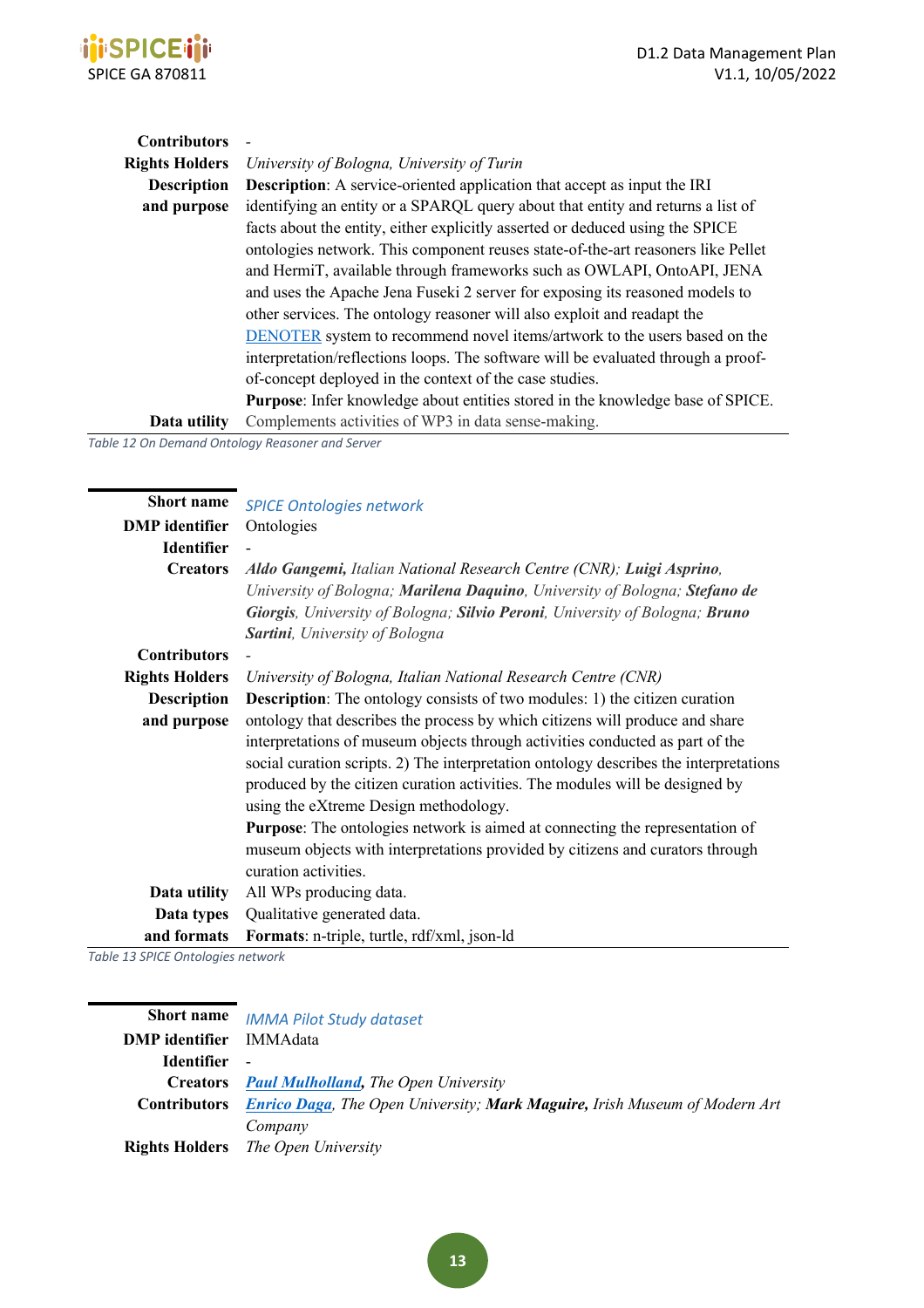

| <b>ijiSPICEiji</b>     |  |
|------------------------|--|
| <b>SPICE GA 870811</b> |  |

|              | <b>Description</b> Description: The dataset includes survey results, interview transcripts, data on |  |  |  |
|--------------|-----------------------------------------------------------------------------------------------------|--|--|--|
| and purpose  | users' activities, and curatorial contributions. The dataset is evaluated according                 |  |  |  |
|              | to methods designed in WP2.                                                                         |  |  |  |
|              | <b>Purpose:</b> Evaluate results of Irish pilot in WP7.                                             |  |  |  |
| Data utility | Pilot in WP7.                                                                                       |  |  |  |
|              | <b>Data types and</b> Qualitative and quantitative, raw and derivative, processed data.             |  |  |  |
|              | formats Formats: json-ld                                                                            |  |  |  |

*Table 14 IMMA Pilot Study dataset*

|                                 | Short name IMMA Pilot Study software                                                               |  |  |  |
|---------------------------------|----------------------------------------------------------------------------------------------------|--|--|--|
| <b>DMP</b> identifier IMMAPilot |                                                                                                    |  |  |  |
| <b>Identifier</b>               | $\sim$                                                                                             |  |  |  |
|                                 | <b>Creators</b> Paul Mulholland, The Open University                                               |  |  |  |
|                                 | <b>Contributors</b> <i>Enrico Daga, The Open University</i>                                        |  |  |  |
|                                 | <b>Rights Holders</b> The Open University                                                          |  |  |  |
|                                 | <b>Description</b> Description: the software for manipulating and reengineering data We follow the |  |  |  |
| and purpose                     | evaluation methodology as designed by WP7 (T7.2).                                                  |  |  |  |
|                                 | <b>Purpose:</b> Evaluate results of Irish pilot in WP7.                                            |  |  |  |
| Data utility                    | Pilot in WP7.                                                                                      |  |  |  |

*Table 15 IMMA Pilot Study software*

| <b>Short name</b>     | Museum visitors' opinion dataset                                                                                                                                                                                                                                                                                                                                                                                                                                                                                     |  |  |  |
|-----------------------|----------------------------------------------------------------------------------------------------------------------------------------------------------------------------------------------------------------------------------------------------------------------------------------------------------------------------------------------------------------------------------------------------------------------------------------------------------------------------------------------------------------------|--|--|--|
| <b>DMP</b> identifier | MuOpinion                                                                                                                                                                                                                                                                                                                                                                                                                                                                                                            |  |  |  |
| <b>Identifier</b>     |                                                                                                                                                                                                                                                                                                                                                                                                                                                                                                                      |  |  |  |
| <b>Creators</b>       | <b>Joel Lanir, University of Haifa</b>                                                                                                                                                                                                                                                                                                                                                                                                                                                                               |  |  |  |
| <b>Contributors</b>   |                                                                                                                                                                                                                                                                                                                                                                                                                                                                                                                      |  |  |  |
| <b>Rights Holders</b> | University of Haifa, Museum of Hecht                                                                                                                                                                                                                                                                                                                                                                                                                                                                                 |  |  |  |
| <b>Description</b>    | <b>Description:</b> Hecht Museum visitor's opinions and comments related to selected                                                                                                                                                                                                                                                                                                                                                                                                                                 |  |  |  |
| and purpose           | exhibits at the museum. Tablets will be placed at selected exhibits at the Hecht<br>museum presenting information on them and asking for visitors to contribute<br>their opinions regarding the exhibits and regarding previous visitor's opinions.<br>Paid participants will be asked to visit the museum, go to the selected exhibits<br>and enter their comments. Regular museum visitors will also be able to enter their<br>comments.<br>Purpose: Classify museum visitors' opinions according to sentiment and |  |  |  |
|                       | according to topics in dedicated tasks in WP3. Evaluate results of Israelian pilot<br>in WP7.                                                                                                                                                                                                                                                                                                                                                                                                                        |  |  |  |
| Data utility          | Pilot in WP7                                                                                                                                                                                                                                                                                                                                                                                                                                                                                                         |  |  |  |
| Data types            | Qualitative, collected and generated, raw and derivative data.                                                                                                                                                                                                                                                                                                                                                                                                                                                       |  |  |  |
| and formats           | Formats: txt, csv                                                                                                                                                                                                                                                                                                                                                                                                                                                                                                    |  |  |  |

*Table 16 Museum visitors' opinion dataset*

**Short name** *Haifa case study web application* **DMP identifier** HaifaPilot **Identifier** - **Creators** *Alan J. Wecker, University of Haifa* **Contributors** *Joel Lanir, University of Haifa*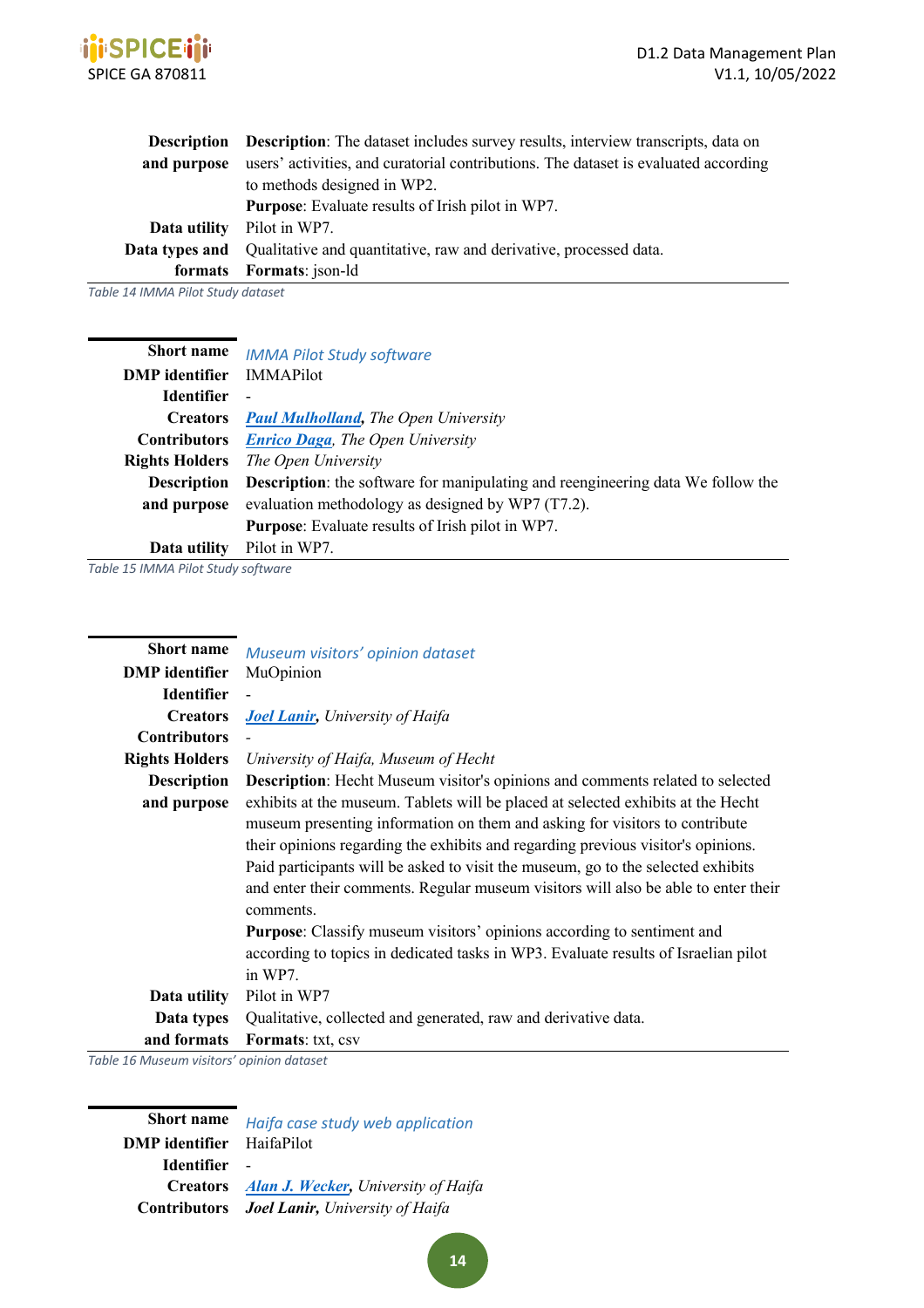

| <b>Rights Holders</b> | University of Haifa (Software reused from other WPs will keep their own rights                     |  |  |  |
|-----------------------|----------------------------------------------------------------------------------------------------|--|--|--|
|                       | holders).                                                                                          |  |  |  |
|                       | <b>Description and</b> Description: Software to collect data from at most 10 people at a time when |  |  |  |
| purpose               | visiting the museum, including components developed by other WPs.                                  |  |  |  |
|                       | <b>Purpose:</b> Evaluate results of Israelian pilot in WP7.                                        |  |  |  |
| Data utility          | Pilot in WP7                                                                                       |  |  |  |
|                       |                                                                                                    |  |  |  |

*Table 17 Haifa case study web application*

| <b>Short name</b>     | End users' demographics, preferences and results from activity analysis                |  |  |  |
|-----------------------|----------------------------------------------------------------------------------------|--|--|--|
| <b>DMP</b> identifier | Demog                                                                                  |  |  |  |
| <b>Identifier</b>     |                                                                                        |  |  |  |
| <b>Creators</b>       | <b>Lily Diaz, Aalto University; Leena Svinhufvud, Design Museum Helsinki;</b>          |  |  |  |
|                       | <b>Gautam Vishwanath</b> , Aalto University                                            |  |  |  |
| <b>Contributors</b>   |                                                                                        |  |  |  |
| <b>Rights Holders</b> | Aalto University and Design Museum Helsinki                                            |  |  |  |
| <b>Description</b>    | <b>Description:</b> Responses to semi-structured questionnaires with queries regarding |  |  |  |
| and purpose           | users' preferences and general demographic profile and queries about users'            |  |  |  |
|                       | preferences. Part of the data will be collected through questionnaires and part of     |  |  |  |
|                       | it through recorded interviews that will be transcribed raw using speech to text       |  |  |  |
|                       | software.                                                                              |  |  |  |
|                       | <b>Purpose:</b> Evaluate results of Finnish pilot in WP7.                              |  |  |  |
| Data utility          | For other partners of WP7 and case studies.                                            |  |  |  |
| Data types and        | Qualitative and quantitative, collected raw and derivative data, including also        |  |  |  |
| formats               | secondary data to support the creation of derivative data.                             |  |  |  |
|                       | Formats: docx, txt, csv, xlsx, json, jpg, png, tiff                                    |  |  |  |

*Table 18 End users' demographics, preferences and results from activity analysis*

| <b>Short name</b>     | Autoethnographic and duoethnographic accounts of material culture                    |  |  |  |
|-----------------------|--------------------------------------------------------------------------------------|--|--|--|
| <b>DMP</b> identifier | Ethnog                                                                               |  |  |  |
| <b>Identifier</b>     |                                                                                      |  |  |  |
| <b>Creators</b>       | Lily Diaz, Aalto University; Leena Svinhufvud, Design Museum Helsinki;               |  |  |  |
|                       | <b>Gautam Vishwanath, Aalto University</b>                                           |  |  |  |
| <b>Contributors</b>   |                                                                                      |  |  |  |
| <b>Rights Holders</b> | Aalto University and Design Museum Helsinki                                          |  |  |  |
| <b>Description</b>    | <b>Description:</b> Responses to questionnaires about culture and narrative texts    |  |  |  |
| and purpose           | describing personal relationship to items of culture and historical events. Data are |  |  |  |
|                       | collected through recorded interviews (used in combination with photographs)         |  |  |  |
|                       | that will be transcribed raw using speech to text software.                          |  |  |  |
|                       | <b>Purpose:</b> Evaluate results of Finnish pilot in WP7.                            |  |  |  |
| Data utility          | For other partners of WP7 and case studies.                                          |  |  |  |
| Data types            | Qualitative and quantitative, collected raw and derivative data, including also      |  |  |  |
| and formats           | secondary data to support the creation of derivative data.                           |  |  |  |
|                       | Formats: docx, txt, csv, xlsx, json, jpg, png, tiff                                  |  |  |  |

*Table 19 Autoethnographic and duoethnographic accounts of material culture*

**Short name** *Surveys documenting responses to prototypes* **DMP identifier** PortableMu **Identifier** -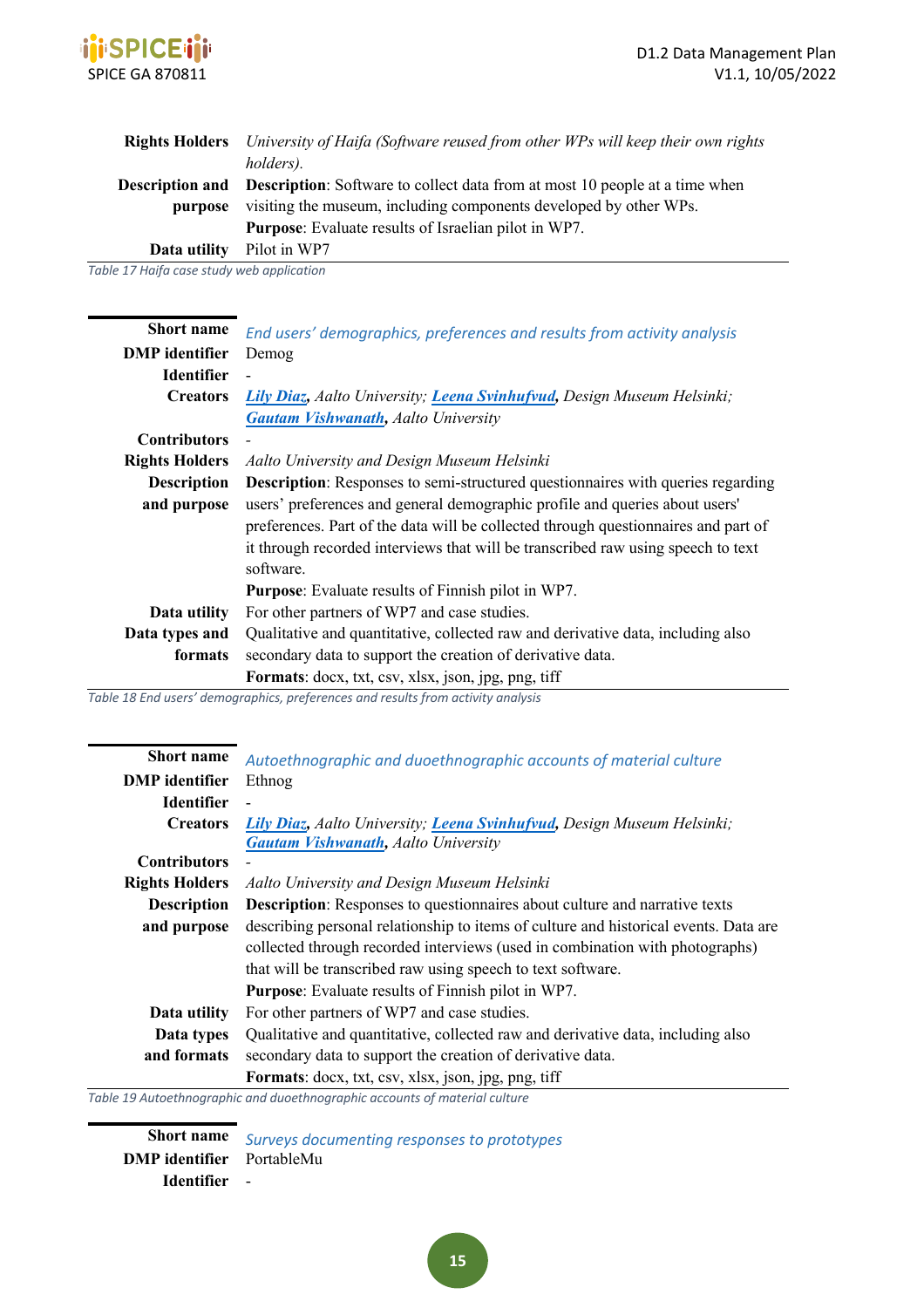

| <b>Creators</b>       | Lily Diaz, Aalto University; Leena Svinhufvud, Design Museum Helsinki;               |  |  |  |
|-----------------------|--------------------------------------------------------------------------------------|--|--|--|
|                       | <b>Gautam Vishwanath, Aalto University</b>                                           |  |  |  |
| <b>Contributors</b>   |                                                                                      |  |  |  |
| <b>Rights Holders</b> | Aalto University and Design Museum Helsinki                                          |  |  |  |
| <b>Description</b>    | <b>Description:</b> Responses to survey questions in order to understand how a user  |  |  |  |
| and purpose           | felt while experiencing the portable museum prototype (see VR popup), including      |  |  |  |
|                       | multiple choices questions on users' emotions during the use of the prototype.       |  |  |  |
|                       | The survey will not collect any personal information or identifier of a participant. |  |  |  |
|                       | The data will be aggregated with other users' responses and patterns will be         |  |  |  |
|                       | identified.                                                                          |  |  |  |
|                       | <b>Purpose:</b> Evaluate results of Finnish pilot in WP7.                            |  |  |  |
| Data utility          | For other partners of WP7 and case studies.                                          |  |  |  |
| Data types            | Qualitative and quantitative, collected raw and derivative data, including also      |  |  |  |
| and formats           | secondary data to support the creation of derivative data.                           |  |  |  |
|                       | Formats: txt, docx, csv, xlsx, json                                                  |  |  |  |

*Table 20 Surveys documenting responses to prototypes*

| <b>Short name</b>     | VR experience of the Pop-up Museum                                                  |  |  |  |
|-----------------------|-------------------------------------------------------------------------------------|--|--|--|
| <b>DMP</b> identifier | <b>VR</b> popup                                                                     |  |  |  |
| <b>Identifier</b>     |                                                                                     |  |  |  |
| <b>Creators</b>       | Lily Diaz, Aalto University; Leena Svinhufvud, Design Museum Helsinki;              |  |  |  |
|                       | <b>Gautam Vishwanath, Aalto University</b>                                          |  |  |  |
| <b>Contributors</b>   |                                                                                     |  |  |  |
| <b>Rights Holders</b> | Aalto University and Design Museum Helsinki                                         |  |  |  |
| <b>Description</b>    | <b>Description:</b> Users put on the VR headsets and experience the pop-up museum   |  |  |  |
| and purpose           | by navigating in the virtual space and interacting with the digital artefacts.      |  |  |  |
|                       | Having received consent from the users, their experience/'gameplay' within the      |  |  |  |
|                       | virtual environment will be recorded. User-experience is first designed using       |  |  |  |
|                       | role-playing methods such as Bodystorming and Wizard of Oz. This data is            |  |  |  |
|                       | captured using a combination of drawing, photography and text. Once the             |  |  |  |
|                       | prototype has been produced, users are provided with the headset and the            |  |  |  |
|                       | designed experience inside it. Protocol analysis and structured questionnaires are  |  |  |  |
|                       | used to elicit descriptive data from users regarding the user experience as well as |  |  |  |
|                       | the usability.                                                                      |  |  |  |
|                       | <b>Purpose:</b> Evaluate results of Finnish pilot in WP7.                           |  |  |  |
| Data utility          | For other parts of WP7 and case studies.                                            |  |  |  |

*Table 21 VR experience of the Pop-up Museum*

| <b>Short name</b>     | User-generated data on the web                                                     |  |  |  |
|-----------------------|------------------------------------------------------------------------------------|--|--|--|
| <b>DMP</b> identifier | <b>FTM</b> data                                                                    |  |  |  |
| <b>Identifier</b>     | $\sim$                                                                             |  |  |  |
| <b>Creators</b>       | Anna Follo, FTM; Giorgia Rochas, FTM; Federica Sesia, FTM                          |  |  |  |
| <b>Contributors</b>   |                                                                                    |  |  |  |
| <b>Rights Holders</b> |                                                                                    |  |  |  |
| <b>Description</b>    | <b>Description:</b> Users' comments on cultural objects owned by Fondazione Torino |  |  |  |
| and purpose           | Musei (FTM) are collected via a web application developed by WP5 (see              |  |  |  |
|                       | IUcitizen). Comments include reactions, drawings, etc.                             |  |  |  |
|                       | <b>Purpose:</b> Relevant selected comments will be associated to the existing open |  |  |  |
|                       | datasets about FTM collection.                                                     |  |  |  |
| Data utility          | FTM and other partners working on WP7 case studies.                                |  |  |  |
|                       | Fondazione Torino Musei                                                            |  |  |  |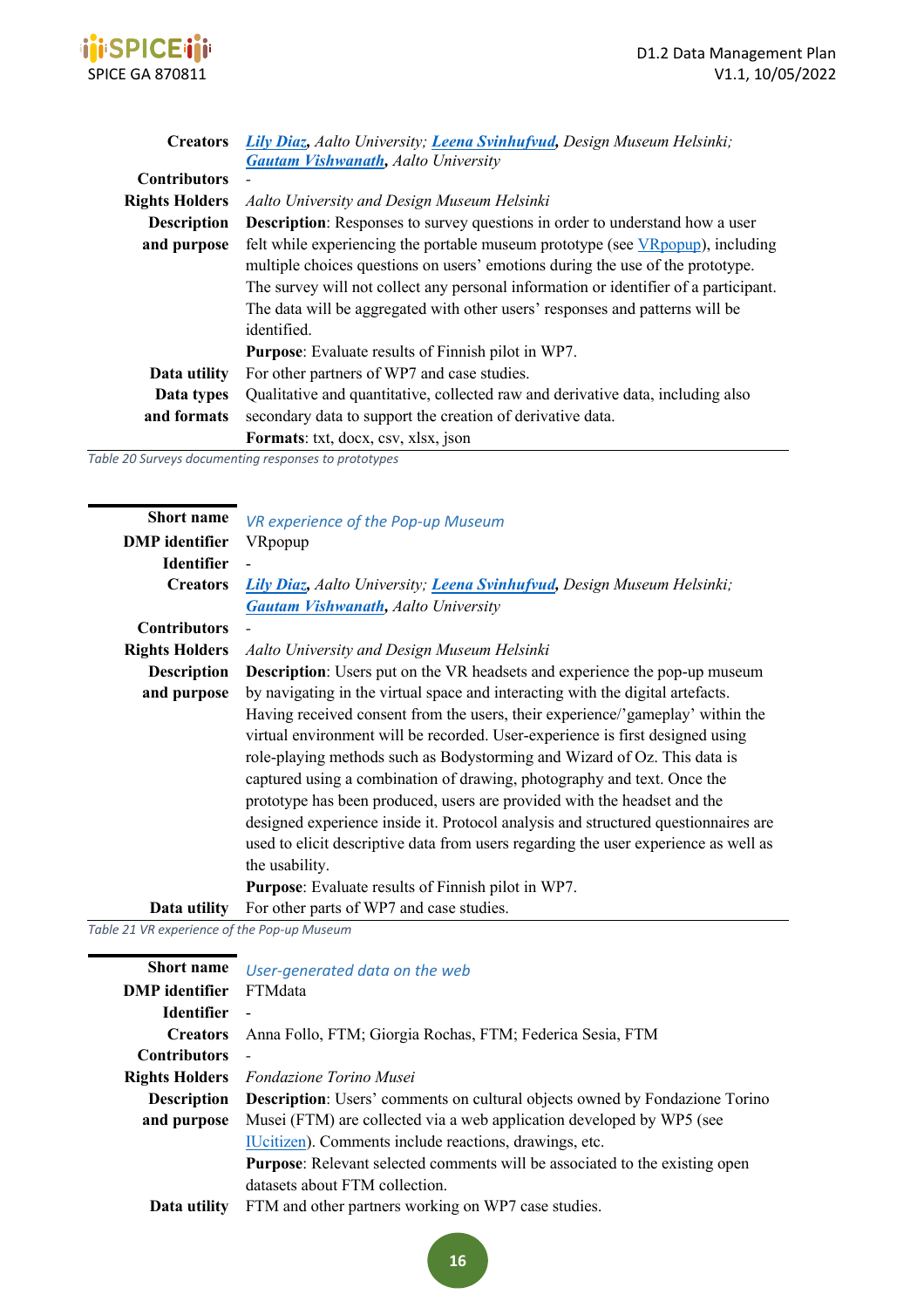

**Data types and**  Qualitative and quantitative, collected raw and derivative data.

**formats Formats**: csv, json, jpeg

*Table 22 User-generated data on the web*

## **FAIR Data**

#### Findability

**Persistent identifiers and project metadata** compliant with H2020 requirements will be provided for every research output by at least one certified repository, namely: Zenodo. Other certified institutional repositories are currently under evaluation to increase the findability of resources. The DOI attributed by Zenodo will be used in publications for referencing underlying data and software and facilitate the harvesting and linking by OpenAIRE.

When depositing in Zenodo, the following **naming conventions** will be used to name new repositories: <SPICE><Repository Name><Version number>. Version numbers follow specifications detailed in Semantic Versioning. **Keywords** will be provided along with metadata so as to facilitate searchability, and may also include terms from existing classification systems such as the ACM Classification System. Since controlled vocabularies may change significantly within disciplines addressed in the SPICE project, more classification systems will be added in future stages of the project so as to increase findability of resources.

**Versioning** procedures is ensured by the selected repository. If not differently specified, only the last updated, proofread, and evaluated version of data/software is stored for long-term preservation.

In the following table are listed SPICE research outputs, the additional documentation attached or linked as a source when depositing code or data on Zenodo, the metadata set used to describe the dataset, and the provider of persistent identifier.

| <b>DMP</b>       | <b>Provision of metadata</b>   | <b>Reuse or development of</b> | <b>Persistent identifiers</b> |
|------------------|--------------------------------|--------------------------------|-------------------------------|
| identifier       | and documentation              | metadata standards             |                               |
|                  |                                |                                |                               |
| Workshop         | <b>README</b> file             | Zenodo Metadata set, CLAAUDIA  | Zenodo (DOI)                  |
|                  |                                | Metadata set                   |                               |
| Annotation       | Internal documentation         |                                | $\overline{\phantom{a}}$      |
| UM               | Javadoc                        | Zenodo Metadata set            | Zenodo (DOI)                  |
| Community        | README file and user<br>manual | Zenodo Metadata set            | Zenodo (DOI)                  |
| Recomm           | Javadoc                        | Zenodo Metadata set            | Zenodo (DOI)                  |
| <b>LDH</b>       | README file and interactive    | Zenodo Metadata set            | Zenodo (DOI)                  |
|                  | documentation                  |                                |                               |
| LDHReg           | README file, JSON-LD           | Zenodo Metadata set            | Zenodo (DOI)                  |
|                  | context                        |                                |                               |
| <b>IGmuseum</b>  | README file, JSON-LD           | Zenodo Metadata set            | Zenodo (DOI)                  |
|                  | context                        |                                |                               |
| IGclassifier     | README file, Jupyter           | Zenodo Metadata set, AMSActa   | Zenodo (DOI), AMSActa         |
|                  | notebook                       | Metadata set                   | (DOI)                         |
| <b>IUcitizen</b> | README file and interactive    | Zenodo Metadata set            | Zenodo (DOI)                  |
|                  | documentation                  |                                |                               |
| Reasoner         | README file and Javadoc        | Zenodo Metadata set            | Zenodo (DOI)                  |
|                  |                                |                                |                               |
| Ontologies       | Online ontology                | Zenodo Metadata set, AMSActa   | Zenodo (DOI), AMSActa         |
|                  | documentation                  | Metadata set                   | (DOI)                         |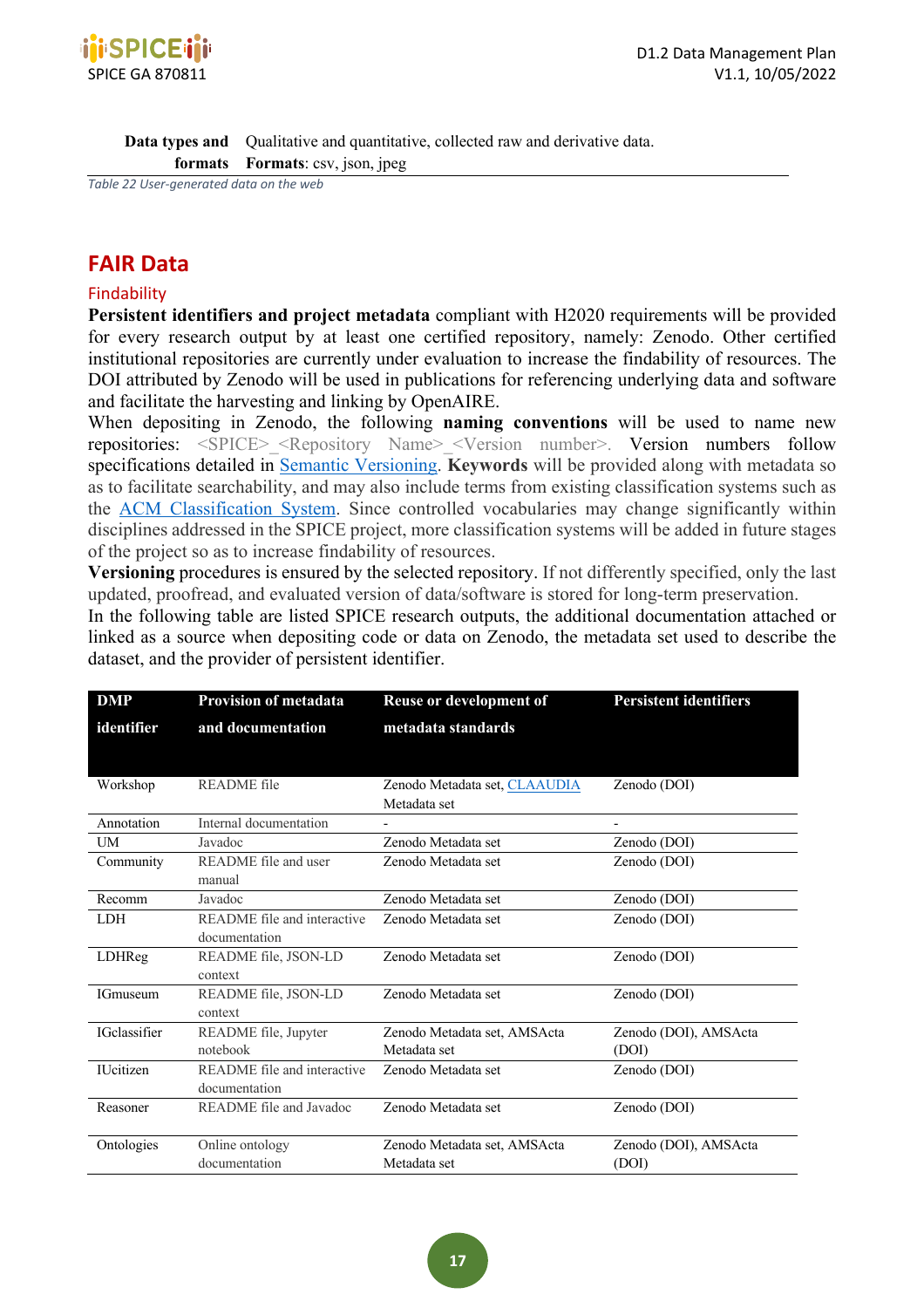| <b>IMMAdata</b>  | README file, JSON-LD             | Zenodo Metadata set, OUDA Data    | Zenodo (DOI), OUDA      |
|------------------|----------------------------------|-----------------------------------|-------------------------|
|                  | context                          | Archive <sup>1</sup> Metadata set | (persistent identifier) |
| <b>IMMAPilot</b> | README file                      | Zenodo Metadata set               | Zenodo (DOI)            |
| MuOpinion        | README file                      | Zenodo Metadata set               | Zenodo (DOI)            |
| HaifaPilot       | Javadoc                          | Zenodo Metadata set               | Zenodo (DOI)            |
| Demog            | Internal docx or README<br>files | Zenodo Metadata set               | Zenodo (DOI)            |
| Ethnog           | Internal docx or README<br>files | Zenodo Metadata set               | Zenodo (DOI)            |
| PortableMu       | Internal docx or README<br>files | Zenodo Metadata set               | Zenodo (DOI)            |
| VRpopup          | Internal docx or README<br>files | Zenodo Metadata set               | Zenodo (DOI)            |
| FTMdata          | README file                      | Zenodo Metadata set               | Zenodo (DOI)            |

*Table 23 Findability of datasets and software*

#### Accessibility

In the following table are outlined policies for sharing research outputs, including whether data will be fully open (Y) or partially open (P), motivations for closeness and alternative policies, preliminary procedures for data sharing, repositories for dissemination, and required access methods and tools for their reuse.

As specified in the deliverables D9.1, D9.2, D9.3, D9.4, and D9.5 of the Ethics Work Package (WP9), all the data that will be published and made available publicly by any partner in the SPICE consortium will be either **anonymised or pseudonymised**. Specifically, to ensure the privacy of the subject's information, data collected by a member of a consortium will be either anonymised or pseudonymised before being transferred to other stakeholders. More details are provided in Section Ethical aspects.

Preliminary procedures for sharing data also include quality assurance procedures such as data selection, soundproof, copy-editing and proofread of surveyed data.

Institutional repositories and well-known **dissemination platforms** for source code and data will be used along with Zenodo for sharing research outputs and increase their visibility. As outlined in Section Data Summary, data are shared according to standard data formats that allow stakeholders to access and reuse those by means of free-of-charge or open software solutions.

| <b>DMP</b> | Open | <b>Motivations and alternatives</b>              | <b>Repository</b>        | <b>Access methods</b>   |
|------------|------|--------------------------------------------------|--------------------------|-------------------------|
| identifier |      |                                                  |                          |                         |
|            |      |                                                  |                          |                         |
|            |      |                                                  |                          |                         |
|            |      |                                                  |                          |                         |
| Workshop   | P    | <b>Motivation:</b> Video and recorded materials  | <b>CLAAUDIA</b> (Aalborg | Any word processing     |
|            |      | which cannot be submitted to total               | University), Zenodo,     | software                |
|            |      | anonymization procedures and for which           | <b>LDH SPAROL</b>        |                         |
|            |      | we don't have the user's consent will not        | endpoint                 |                         |
|            |      | be published.                                    |                          |                         |
| Annotation | N    | <b>Motivation:</b> the software will not be open |                          |                         |
|            |      | due to commercial opportunities                  |                          |                         |
| UM         | Y    | N/A                                              | GitHub, Zenodo           | Git, Any Java IDE (e.g. |
|            |      |                                                  |                          | ECLIPSE)                |
| Community  | Y    | N/A                                              | GitHub, Zenodo           | Git, Web browser        |

<sup>1</sup> https://www.open.ac.uk/library/digital-archive/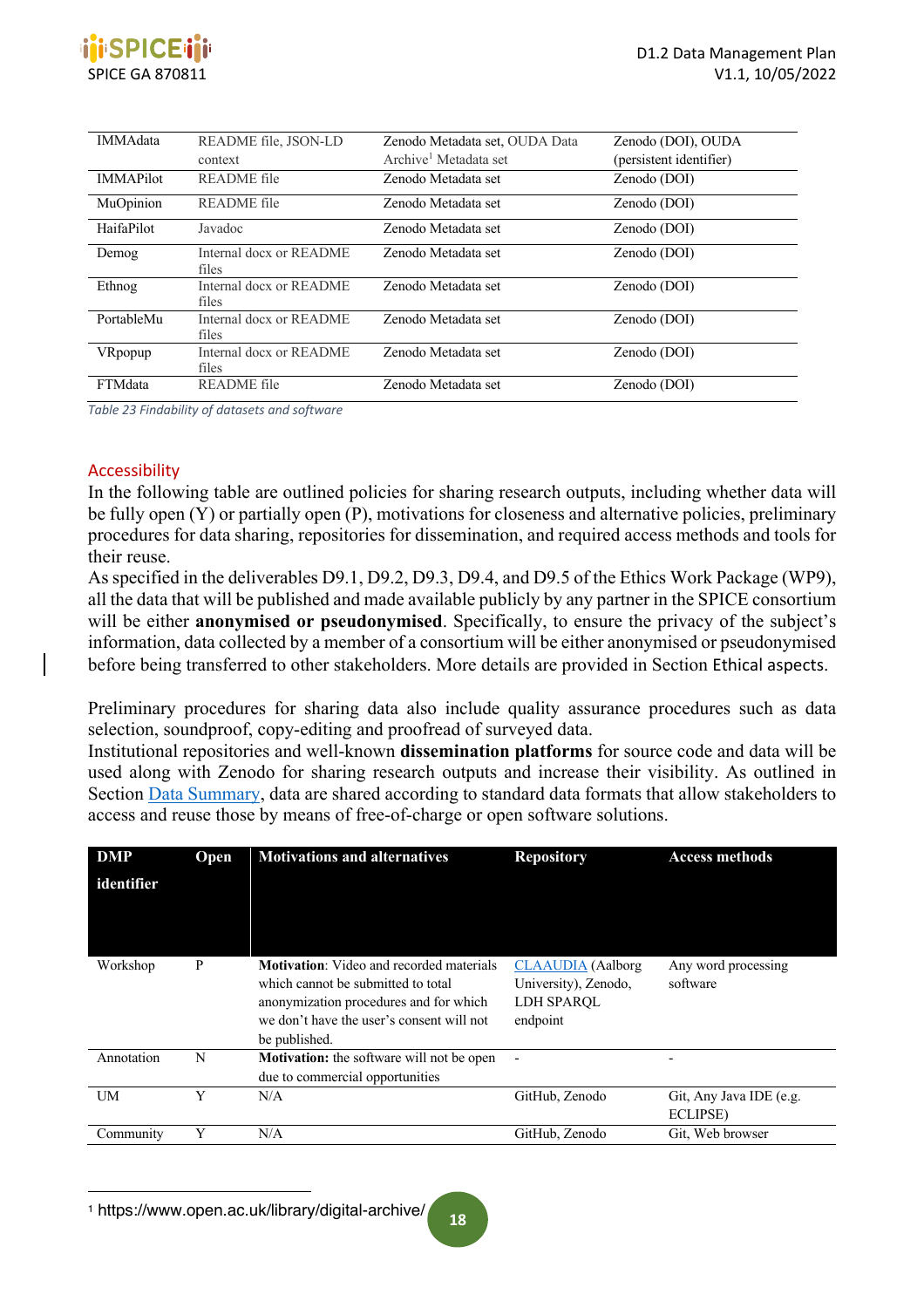# **ini**SPICEini

| Recomm           | $\mathbf Y$    | N/A                                                                                                                                                                                                                                                                                             | GitHub, Zenodo                                             | Git, Any Java IDE, Web                               |
|------------------|----------------|-------------------------------------------------------------------------------------------------------------------------------------------------------------------------------------------------------------------------------------------------------------------------------------------------|------------------------------------------------------------|------------------------------------------------------|
|                  |                |                                                                                                                                                                                                                                                                                                 |                                                            | browser                                              |
| <b>LDH</b>       | Y              | N/A                                                                                                                                                                                                                                                                                             | GitHub, Zenodo                                             | Git, Web Browser                                     |
| LDHReg           | Y              | N/A                                                                                                                                                                                                                                                                                             | Zenodo, LDH SPARQL<br>endpoint                             | Any Text editor or IDE                               |
| IGmuseum         | ${\bf P}$      | Motivation: Users' profile data are not of<br>interest. Users' images cannot be<br>republished without consent.<br>Alternatives: Data will be published in<br>anonymized form. Links to original posts<br>are preserved instead of than images.                                                 | GitHub, Zenodo,<br><b>AMSActa</b> , LDH<br>SPARQL endpoint | Git, Any Text editor or IDE                          |
| IGclassifier     | Y              | $\rm N/A$                                                                                                                                                                                                                                                                                       | GitHub, Zenodo                                             | Git, Any Text editor or IDE                          |
| <b>IUcitizen</b> | $\overline{Y}$ | N/A                                                                                                                                                                                                                                                                                             | GitLab                                                     | Git, Web browser                                     |
| Reasoner         | Y              | N/A                                                                                                                                                                                                                                                                                             | GitHub                                                     | Git, Web browser                                     |
| Ontologies       | Y              | N/A                                                                                                                                                                                                                                                                                             | GitHub, Zenodo, LDH<br>SPARQL endpoint                     | Git, Web browser, Any<br>Text editor or IDE, Protégé |
| IMMAdata         | P              | Motivation: Confidential information<br>released in interviews, high-quality<br>images with copyright restrictions, and<br>data belonging to third parties cannot be<br>disclosed.<br>Alternatives: Data will be anonymized,<br>participant consent, and copyright<br>permission will be asked. | Zenodo, OUDA Data<br>Archive, LDH<br>SPARQL endpoint       | Any Text editor or IDE,<br>Web browser               |
| <b>IMMAPilot</b> | Y              | N/A                                                                                                                                                                                                                                                                                             | GitHub, Zenodo                                             | Git, Web browser                                     |
| MuOpinion        | $\, {\bf P}$   | Motivation: Users' identities are not of<br>interest.<br>Alternatives: Data will be anonymized<br>and/or participants' consent will be asked.                                                                                                                                                   | Zenodo, LDH<br>SPARQL endpoint                             |                                                      |
| HaifaPilot       | $\, {\bf P}$   | Motivation: Museum contents with<br>copyright restrictions, and individual<br>answers to questions are not shared due to<br>privacy concerns.<br>Alternatives: Partial data will be shared<br>in anonymized form to ensure<br>reproducibility of the evaluation of the<br>application.          | GitHub, Zenodo                                             | Git, Web browser                                     |
| Demog            | P              | Motivation: sensitive data cannot be<br>shared for privacy concerns.<br>Alternatives: Sensitive information will<br>be omitted in the transcriptions but<br>recorded in the modulated audio<br>recordings.                                                                                      | Zenodo, LDH SPARQL<br>endpoint                             | Any word processing<br>software                      |
| Ethnog           | ${\bf P}$      | See motivations and alternatives of prior<br>dataset Demog                                                                                                                                                                                                                                      | Zenodo, LDH SPARQL<br>endpoint                             | Any word processing<br>software                      |
| PortableMu       | P              | See motivations and alternatives of prior<br>dataset Demog                                                                                                                                                                                                                                      | Zenodo, LDH SPARQL<br>endpoint                             | Any word processing<br>software                      |
| VRpopup          | Y              |                                                                                                                                                                                                                                                                                                 | Zenodo                                                     | Mozilla Hub                                          |
| FTMdata          | P              | Motivation: sensitive data cannot be<br>shared for privacy concerns.<br>Alternatives: Sensitive information will<br>be omitted                                                                                                                                                                  | Zenodo, LDH SPARQL<br>endpoint                             | Any word processing<br>software                      |

*Table 24 Accessibility of datasets and software*

#### Interoperability

Research outputs will be mostly produced by using **non-proprietary, free-of-charge programming frameworks and stacks of standard technologies**, such as Web languages and Semantic Web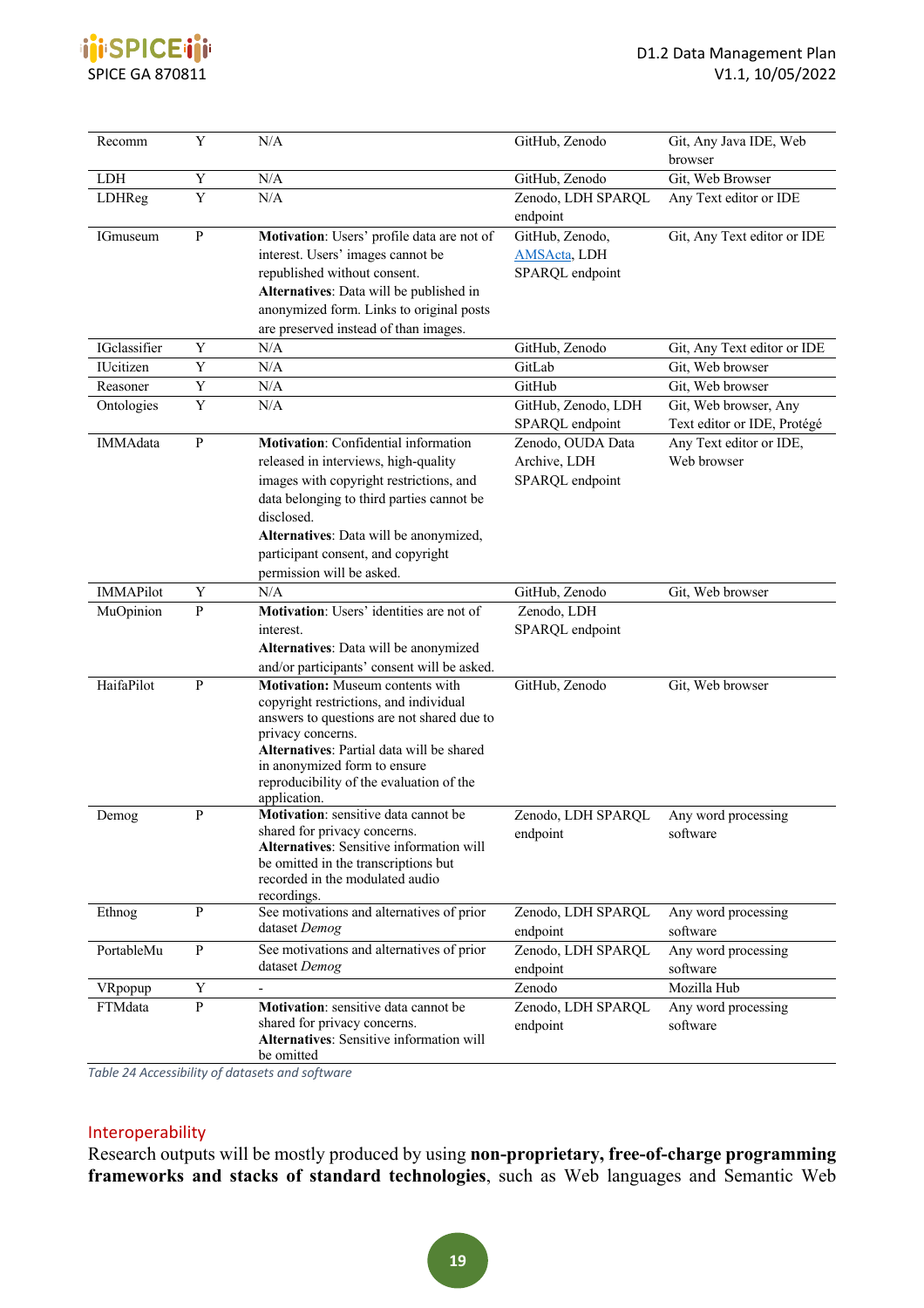

technologies, and by reusing **open-source or free-of-charge software solutions,** so as to ensure their technological interoperability.

To overcome limits due to different data formats and content heterogeneity across datasets, data produced by partners that are relevant to Citizen Curation will *also* be reengineered as Linked Data according to terms defined in the **SPICE Ontologies Network** and made available through dedicated **SPARQL endpoints and APIs** on the SPICE **Linked Data Hub**. The SPICE ontologies are developed by aligning terms to existing stable ontologies so as to ensure their semantic interoperability.

| <b>DMP</b>       | <b>Standards for interoperability</b>                    | <b>Ontologies or vocabularies</b> |
|------------------|----------------------------------------------------------|-----------------------------------|
| identifier       |                                                          |                                   |
|                  |                                                          |                                   |
| Workshop         |                                                          | <b>SPICE Ontologies</b>           |
| Annotation       | Programming languages: Java, Python                      |                                   |
|                  | Other: SQL, Docker.                                      |                                   |
|                  | Web stack (REST, HTTP)                                   |                                   |
|                  | Semantic web (JSON-LD)                                   |                                   |
| <b>UM</b>        | Programming languages: Java                              | $\blacksquare$                    |
| Community        | Web stack (HTTP, HTML, CSS, JS)                          |                                   |
| Recomm           | Programming languages: Java                              |                                   |
| <b>LDH</b>       | Web stack (HTTP, HTML, CSS, JS)                          |                                   |
|                  | Semantic Web (RDF, RDFS, OWL2, JSON-LD, SPARQL).         |                                   |
|                  | Programming languages: PHP, Java, Python.                |                                   |
|                  | Activity Streams 2.0. Open Digital Rights Language (ODRL |                                   |
|                  | 2.2)                                                     |                                   |
| LDHReg           | Semantic Web (RDF, JSON-LD)                              | <b>DCAT</b>                       |
| IGmuseum         | Semantic Web (RDF, JSON-LD)                              | <b>SPICE Ontologies</b>           |
| IGclassifier     | Web stack (HTTP, HTML, CSS, JS)                          |                                   |
|                  | Semantic Web (RDF, RDFS, OWL2, JSON-LD, SPARQL)          |                                   |
|                  | Programming languages: Python.                           |                                   |
| <b>IUcitizen</b> | Web stack (HTTP, HTML, CSS, JS)                          |                                   |
|                  | Semantic Web (RDF, RDFS, OWL2, JSON-LD)                  |                                   |
|                  | Activity Streams 2.0, Open Digital Rights Language (ODRL |                                   |
|                  | $2.2$ ).                                                 |                                   |
|                  | Programming languages: PHP, JavaScript, Python.          |                                   |
| Reasoner         | Semantic Web standards (OWL, RDF, SPARQL)                |                                   |
|                  | Programming languages: JAVA                              |                                   |
| Ontologies       | Semantic Web (RDF, OWL2, SPARQL)                         | CIDOC-CRM, ArCO                   |
| IMMAdata         | Semantic Web (RDF, JSON-LD)                              | <b>SPICE Ontologies</b>           |
| <b>IMMAPilot</b> | Web stack (HTTP, HTML, CSS, JS)                          |                                   |
|                  | Semantic Web (RDF, RDFS, OWL2, JSON-LD, SPARQL)          |                                   |
|                  | Programming languages: PHP, Java, Python.                |                                   |
| MuOpinion        |                                                          | <b>SPICE Ontologies</b>           |
| HaifaPilot       | Programming languages: Java                              |                                   |
| Demog            |                                                          | <b>SPICE Ontologies</b>           |
| Ethnog           |                                                          | <b>SPICE Ontologies</b>           |
| PortableMu       |                                                          | <b>SPICE Ontologies</b>           |
| VRpopup          |                                                          |                                   |
| FTMdata          |                                                          | <b>SPICE Ontologies</b>           |

*Table 25 Interoperability of datasets and software*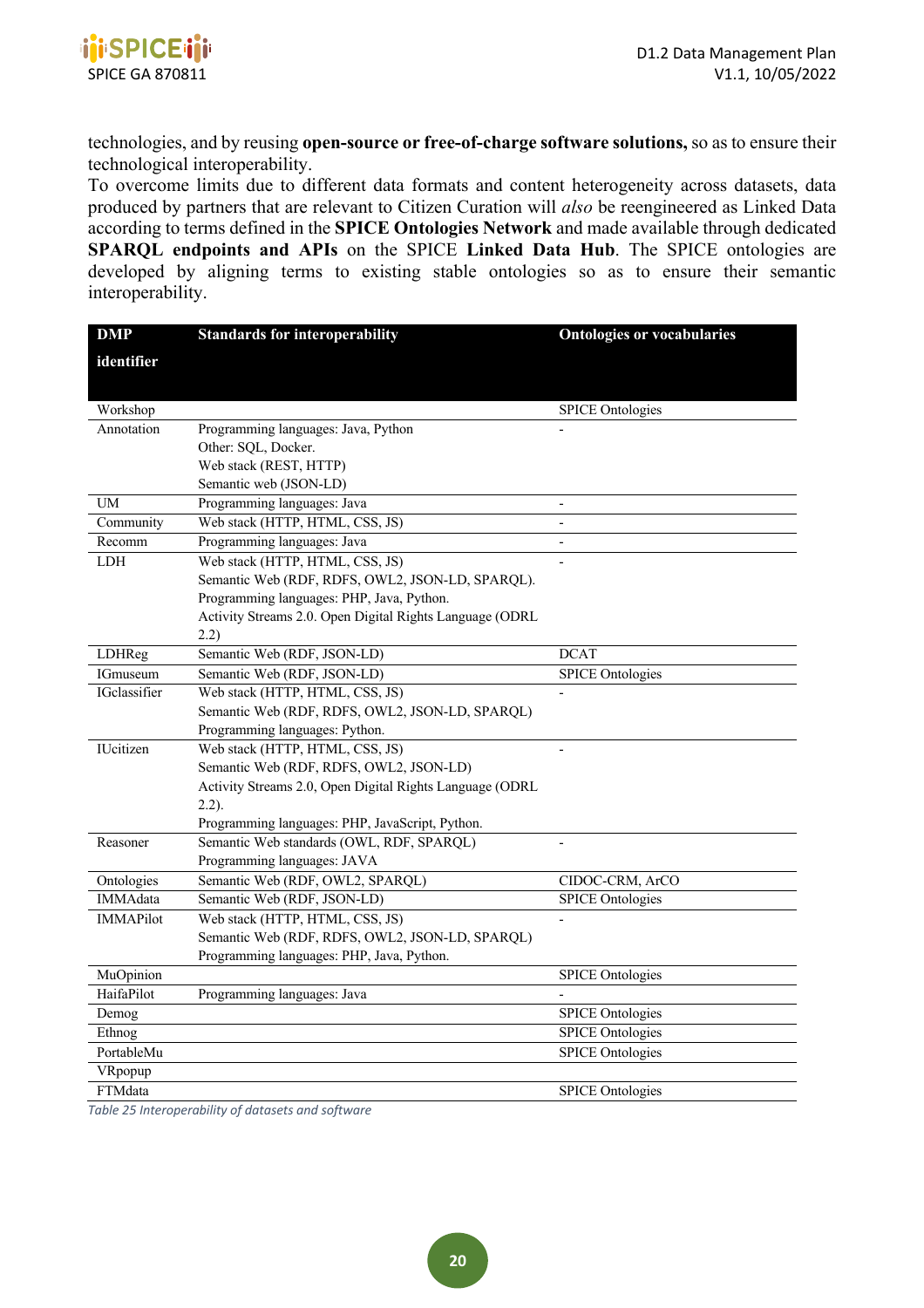

#### Reusability

Data and software will be licensed under as open as possible **licenses** to foster their reusability. Due to commercial opportunities for some partner, a few software solutions will not be stored for longterm preservation in open repositories.

All data and software are subject to **quality assurance procedures**, some yet to be defined and agreed between partners producing similar datasets.

As aforementioned, **Zenodo** will be the main reference repository for storing all research outputs, along with a few certified institutional repositories, so as to ensure duplication of resources and increase the chances of their long-term availability.

| <b>DMP</b>          | <b>Licensing and</b> | <b>Quality assurance processes</b>           | <b>Repository for long-</b> |
|---------------------|----------------------|----------------------------------------------|-----------------------------|
| identifier          | restrictions         |                                              | term preservation           |
| Workshop            | $CC-BY 4.0$          |                                              | Zenodo                      |
| Annotation          |                      | Internal peer review. Unit tests and         |                             |
|                     |                      | integration tests for continuous             |                             |
|                     |                      | development.                                 |                             |
| <b>UM</b>           | $CC-BY 4.0$          | Unit and system tests                        | Zenodo                      |
| Community           | <b>GPL 3.0</b>       | User testing                                 | Zenodo                      |
| Recomm              | $CC-BY 4.0$          | Unit and system tests                        | Zenodo                      |
| <b>LDH</b>          | Apache 2.0           | Unit testing, Code review, Issue tracking,   | Zenodo                      |
|                     |                      | User testing                                 |                             |
| LDHReg              | CC-BY-NC 4.0         | RDF data validation                          | Zenodo                      |
| <b>IGmuseum</b>     | $CC-BY 4.0$          | RDF data validation                          | Zenodo                      |
| <b>IGclassifier</b> | $CC-BY 4.0$          | Issue tracking, User testing                 | Zenodo, AMSActa             |
| <b>IUcitizen</b>    | <b>MIT</b>           | Unit testing, Code review, Issue tracking,   | Zenodo                      |
|                     |                      | User testing                                 |                             |
| Reasoner            | Apache 2.0           | Unit testing, Code reviewing, Issue tracking | Zenodo                      |
| Ontologies          | $CC-BY 4.0$          | Ontology consistency validation, Usability   | Zenodo, AMSActa             |
| <b>IMMAdata</b>     | $CC-BY-NC4.0$        | RDF data validation                          | Zenodo                      |
| <b>IMMAPilot</b>    | Apache 2.0           | Unit testing, Pair programming, User tests   | Zenodo                      |
| MuOpinion           | $CC-BY 4.0$          |                                              | Zenodo                      |
| HaifaPilot          | $CC-BY 4.0$          |                                              | Zenodo                      |
| Demog               | $CC-BY-NC4.0$        |                                              | Zenodo                      |
| Ethnog              | $CC-BY-NC4.0$        |                                              | Zenodo                      |
| PortableMu          | CC-BY-NC 4.0         |                                              | Zenodo                      |
| VRpopup             | $CC-BY-NC4.0$        |                                              | Zenodo                      |
| FTMdata             | $CC-BY 4.0$          | Data quality is ensured by the application   | Zenodo                      |
|                     |                      | used for collecting data (IUcitizen).        |                             |

*Table 26 Reusability of datasets and software*

#### Allocation of resources

The consortium will use the free-of-charge Zenodo repository for making datasets and software publicly accessible both for dissemination and long-term preservation purposes. This ensures data are safely stored in a certified repository and easily harvestable by EU services such as OpenAIRE.

Every member of the consortium is responsible for creating their own account on Zenodo and to deposit data and software according to procedures stated in Section "FAIR Data".

As for the publications, all the findings derived from research data must be published in scientific journals that allow green open access or golden open access. In the case of gold open access, costs related to open access will be claimed as part of the Horizon 2020 grant, compliantly with the budget of each partner of the SPICE consortium.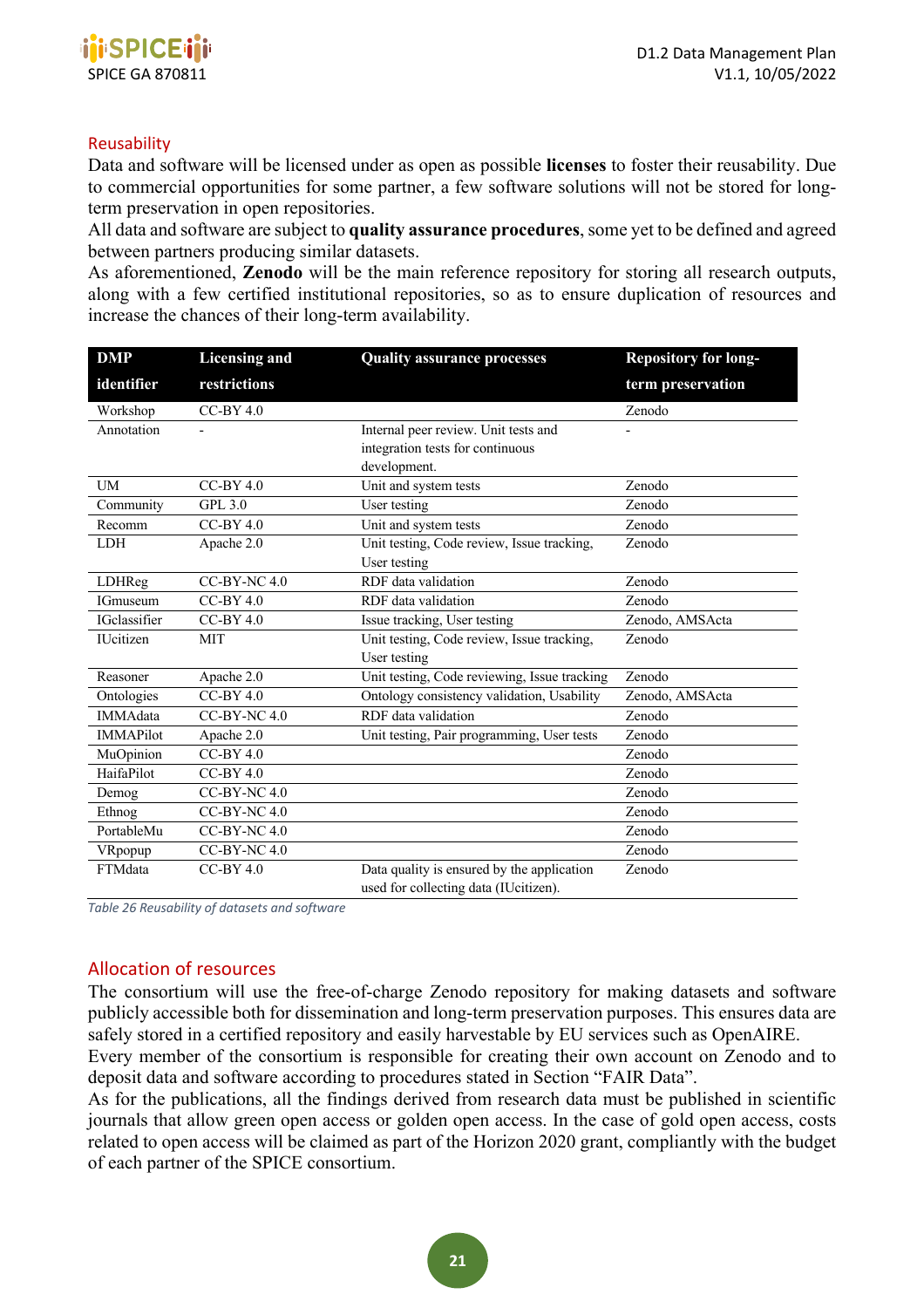

#### Data security and reuse

All documents relevant to the project are stored in a dedicated **GDPR-compliant remote sharing platform (Microsoft 365)** provided by the University of Bologna, which bought a license that is available to any member of the institution and to external guests that have a Microsoft account. In this private storage area, access is granted only to project partners after requesting permission. In case sensitive data are here stored, these are uploaded only after anonymization procedures, so as to ensure no misuse by other partners is possible. Data recovery and secure storage is guaranteed by the service provider.

Moreover, the **SPICE Linked Data Hub (LDH)** developed in WP4 will allow partners to upload their datasets and have full control over the definition of rules for data reuse, including the definition of copyright restrictions and licenses to any asset they manage. Specifically, the SPICE LDH implements an access control mechanism that allows dataset owners to define their own policies for accessing the dataset. Users can subscribe to the dataset and the owner can grant read/write access to it. This mechanism revolves around the concept of key. A key is a sequence of characters (i.e., a password) that enables a user to perform an operation (i.e., read or write) on a given dataset on the basis of the policy configured by the dataset owner. Keys can be:

- *Read only*. The user can only read the dataset;
- *Write-only.* Dataset owners may wish to grant write access to users or applications that need to contribute data to the dataset without having read access to other data potentially submitted by other users;
- *Read and Write.*

Dataset owners can revoke access to specific keys at any time. Where access policy has changed or an application may have become compromised, there are scenarios where a key owner may wish to remove their own access to a dataset or a dataset owner may want to disable specific user or key access.

Moreover, the LDH will provide a provenance layer (which is currently under development) which is meant to streamline the collection and delivery of provenance metadata related to cultural heritage objects (CHO). The requirements of the provenance layer are outlined in the deliverable D4.5.

Finally, LDH also ensures data recovery and data backup on a regular basis. The data will be stored in the LDH for the duration of the project. The dataset owner can then decide whether to keep or delete the data. Long-term secure storage of final versions of datasets and software is guaranteed for all aforementioned research output by **Zenodo**.

#### Ethical aspects

All the aspects related to ethical issues are addressed in the deliverables related to Work Package 9 (WP9). In particular, currently, the following deliverables have been already submitted to the European Commission for review:

- $D9.1 POPD H Required$
- D9.2 POPD Requirement No.11
- D9.3 POPD Requirement No.12
- D9.4 POPD Requirement No.13
- D $9.5 \text{NEC}$  Requirement No. 16
- $D9.6 POPD Requirement No. 17$

We provide a summary of the ethical aspects discussed in those deliverables as follows.

• *Personal Data*. The definition of personal data is set out in art. 4 of the GDPR, and it states as follows: 'personal data' means any information relating to an identified or identifiable natural person ('data subject'); an identifiable natural person is one who can be identified, directly or indirectly, in particular by reference to an identifier such as a name, an